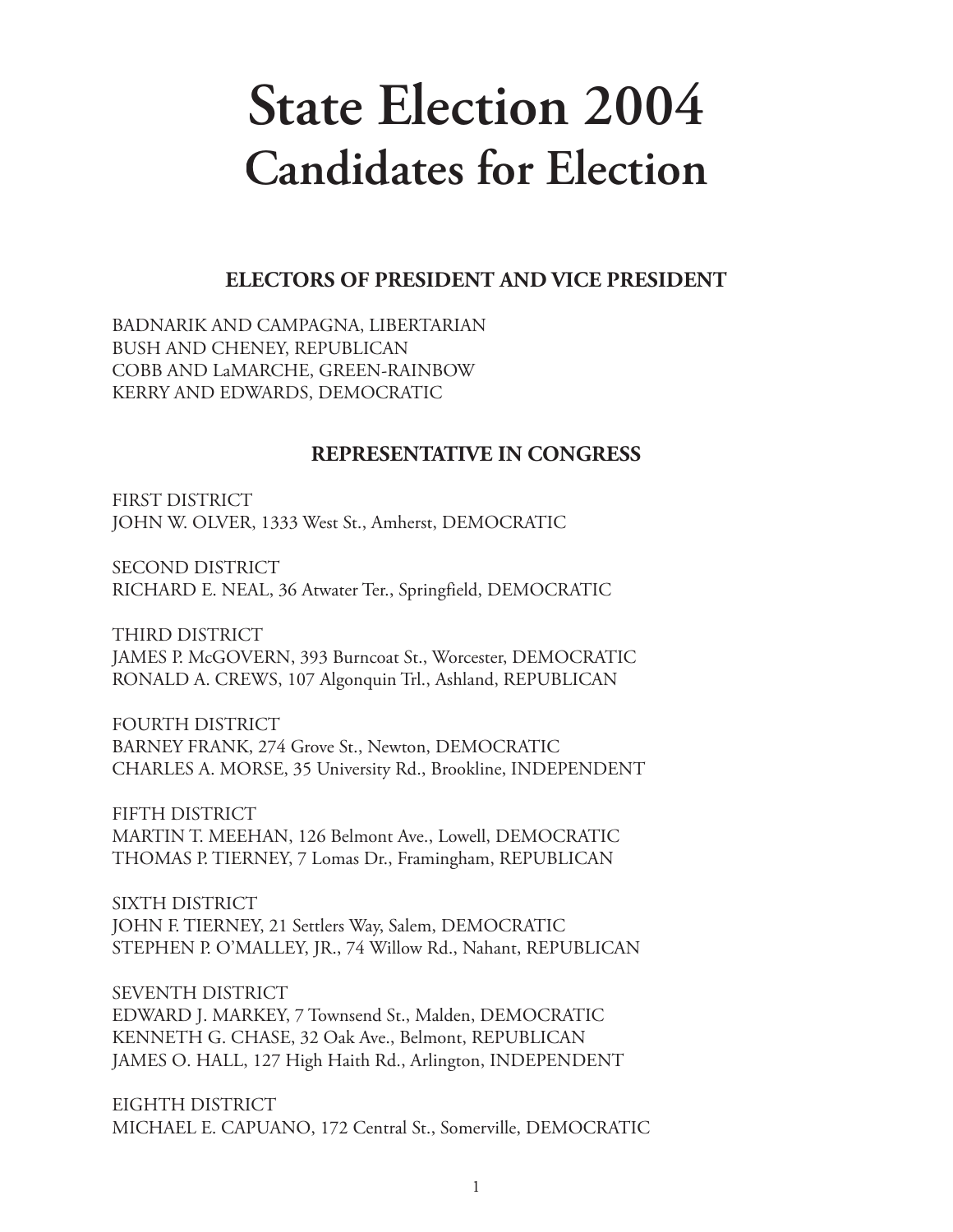NINTH DISTRICT STEPHEN F. LYNCH, 55 G St., Boston, DEMOCRATIC

TENTH DISTRICT WILLIAM D. DELAHUNT, 9 Ketch Ln., Quincy, DEMOCRATIC MICHAEL J. JONES, 4 Cushman St., Plymouth, REPUBLICAN

#### **COUNCILLOR**

FIRST DISTRICT CAROLE A. FIOLA, 307 Archer St., Fall River, DEMOCRATIC

SECOND DISTRICT KELLY A. TIMILTY, 15 Virgil Rd., Boston, DEMOCRATIC

THIRD DISTRICT MARILYN M. PETITTO DEVANEY, 98 Westminster Ave., Watertown, DEMOCRATIC

FOURTH DISTRICT CHRISTOPHER A. IANNELLA, JR., 263 Pond St., Boston, DEMOCRATIC DONALD A. HUSSEY, 39 Highview Dr., Hingham, REPUBLICAN BRIAN CONNOLLY, 163 Pine Tree Dr., Hanover, UNENROLLED

FIFTH DISTRICT MARY-ELLEN MANNING, 162 North St., Salem, DEMOCRATIC

SIXTH DISTRICT MICHAEL J. CALLAHAN, 500 Salem St., Medford, DEMOCRATIC

SEVENTH DISTRICT DENNIS P. McMANUS, 84 Eagle Rd., Worcester, DEMOCRATIC

EIGHTH DISTRICT PETER VICKERY, 65 Mount Pleasant, Amherst, DEMOCRATIC AARON BENNIE WILSON, 26 Woodbine Ln., Holyoke, INDEPENDENT

#### **SENATOR IN GENERAL COURT**

BERKSHIRE, HAMPSHIRE & FRANKLIN DISTRICT ANDREA F. NUCIFORO, JR., 14 Waubeek Rd., Pittsfield, DEMOCRATIC DAWN TAYLOR THOMPSON, 2099 State Rd., Richmond, REPUBLICAN

BRISTOL & NORFOLK DISTRICT DAVID W. McCARTER, 152 Dean St., Mansfield, REPUBLICAN JAMES E. TIMILTY, 5 Burrill St., Walpole, DEMOCRATIC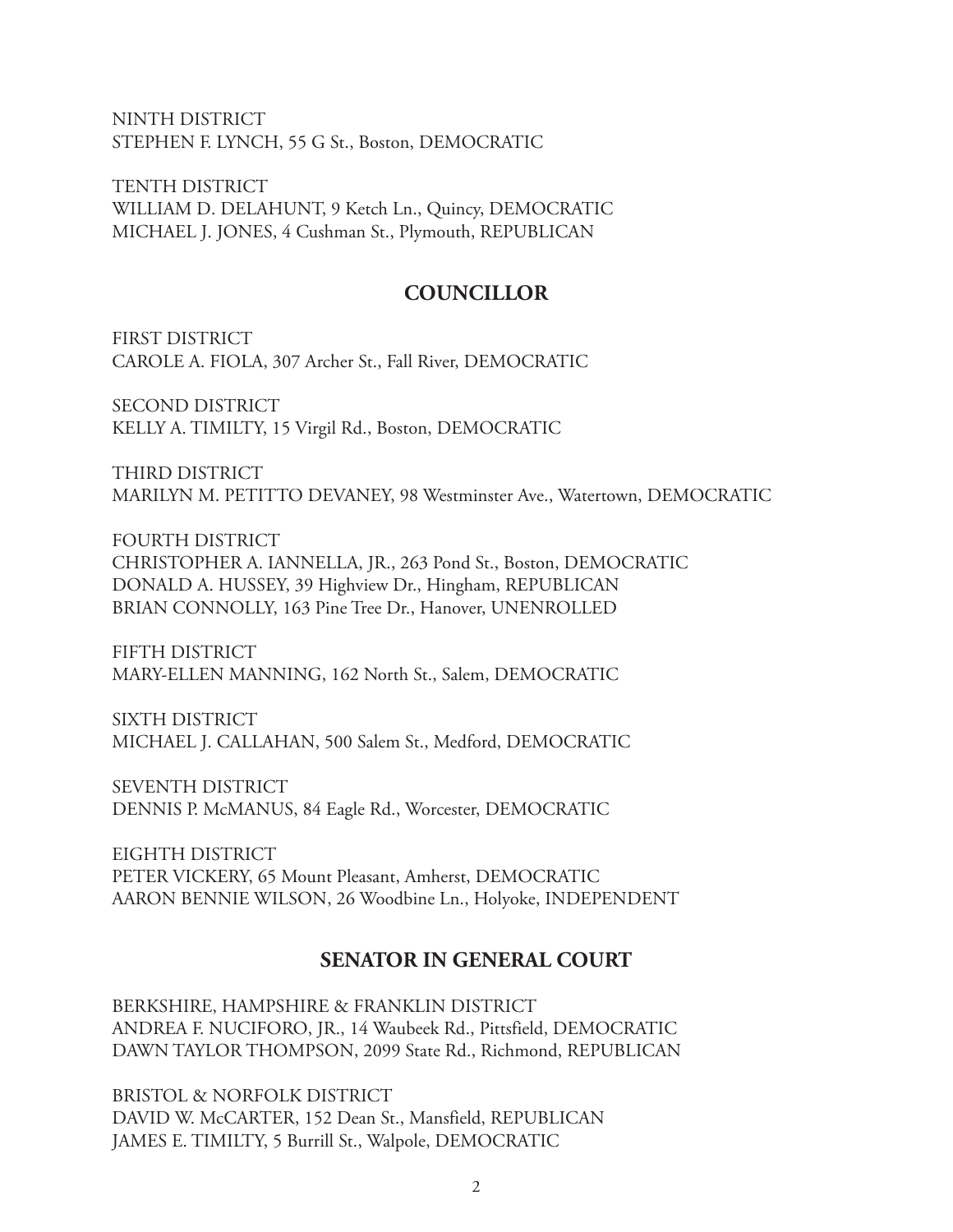FIRST BRISTOL & PLYMOUTH DISTRICT JOAN M. MENARD, 4700 North Main St., Fall River, DEMOCRATIC

SECOND BRISTOL & PLYMOUTH DISTRICT MARK C. MONTIGNY, 94 Hawthorn St., New Bedford, DEMOCRATIC

CAPE & ISLANDS DISTRICT ROBERT A. O'LEARY, 104 Swallow Hill Dr., Barnstable, DEMOCRATIC GAIL BRONWYN LESE, 745 Willow St., Yarmouth, REPUBLICAN LUIZ GONZAGA, 162 Spring St., Barnstable, INDEPENDENT

FIRST ESSEX DISTRICT STEVEN A. BADDOUR, 20 Maple Ridge Rd., Methuen, DEMOCRATIC LEO T. MARTIN, 55 Taylor St., Haverhill, REPUBLICAN

SECOND ESSEX DISTRICT FREDERICK E. BERRY, 210 Washington St., Peabody, DEMOCRATIC

FIRST ESSEX & MIDDLESEX DISTRICT BRUCE E. TARR, 80 Essex Ave., Gloucester, REPUBLICAN PAUL M. McGEARY, 31 Eastern Ave., Gloucester, DEMOCRATIC

SECOND ESSEX & MIDDLESEX DISTRICT SUSAN C. TUCKER, 6 Farrwood Dr., Andover, DEMOCRATIC DEBORAH J. JONES, 41 Elm St., Andover, REPUBLICAN

THIRD ESSEX & MIDDLESEX DISTRICT THOMAS M. McGEE, 9 Pine Rd., Lynn, DEMOCRATIC

HAMPDEN DISTRICT STEPHEN J. BUONICONTI, 35 Beauregard Ter., West Springfield, DEMOCRATIC TRAVIS W. CHAPUT, 119 Lancaster Ave., West Springfield, REPUBLICAN

FIRST HAMPDEN & HAMPSHIRE DISTRICT BRIAN P. LEES, 5 Millbrook Cir., East Longmeadow, REPUBLICAN

SECOND HAMPDEN & HAMPSHIRE DISTRICT MICHAEL R. KNAPIK, 45 East Silver St., Westfield, REPUBLICAN

HAMPSHIRE & FRANKLIN DISTRICT STANLEY C. ROSENBERG, 38 Webster Ct., Amherst, DEMOCRATIC JAMES D. MILLER, 2 Harkness Rd., Pelham, REPUBLICAN

FIRST MIDDLESEX DISTRICT STEVEN C. PANAGIOTAKOS, 191 Sanders Ave., Lowell, DEMOCRATIC BROOKS T. LYMAN, 328 Townsend Rd., Groton, REPUBLICAN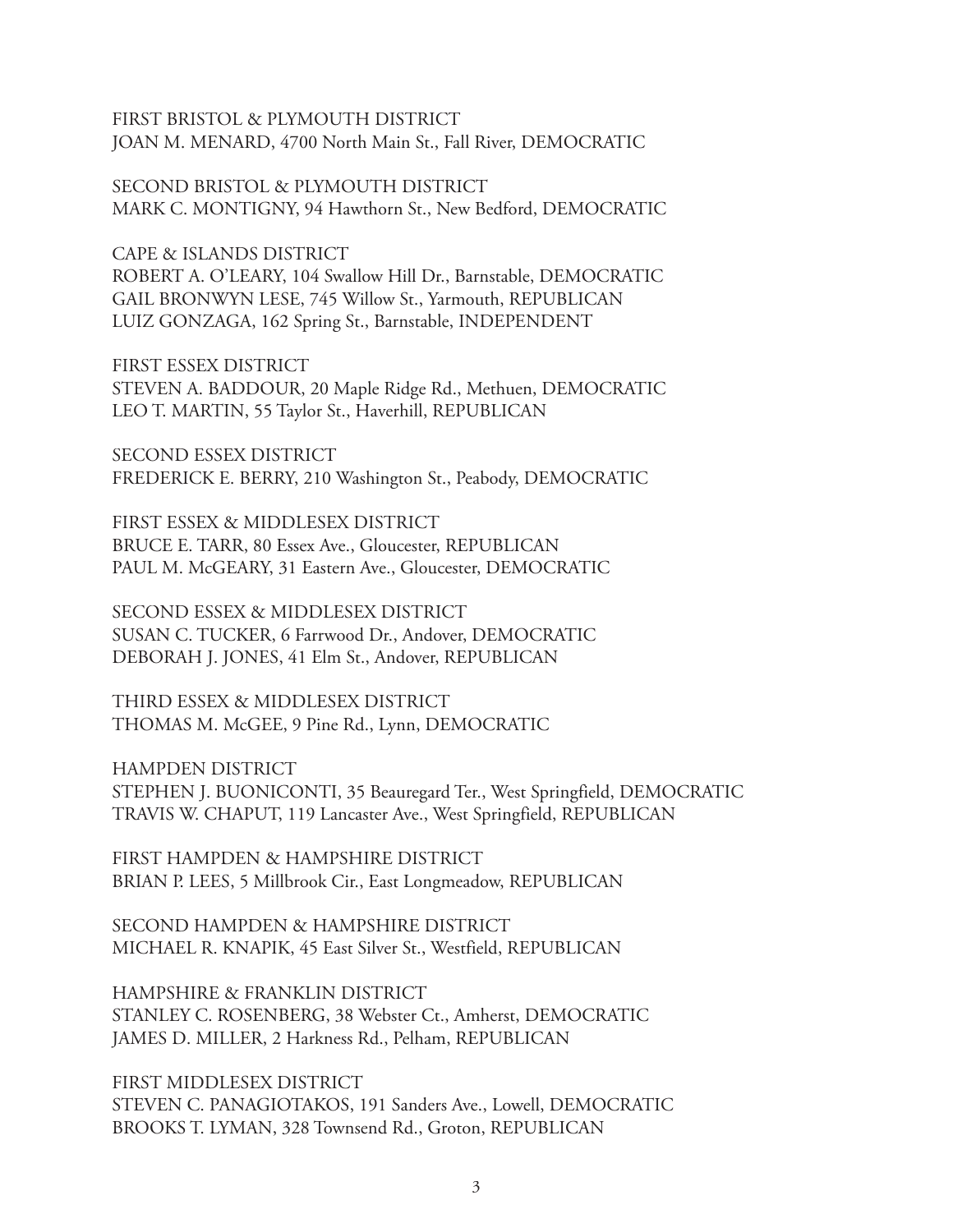SECOND MIDDLESEX DISTRICT CHARLES E. SHANNON, JR., 17 Robinson Park, Winchester, DEMOCRATIC

THIRD MIDDLESEX DISTRICT SUSAN C. FARGO, 7 Mine Brook Rd., Lincoln, DEMOCRATIC JOHN C. THIBAULT, 17 Zeus Dr., Chelmsford, REPUBLICAN

FOURTH MIDDLESEX DISTRICT ROBERT A. HAVERN III, 35 Bartlett Ave., Arlington, DEMOCRATIC DOUGLAS M. LUCENTE, 8 Great Rock Rd., Lexington, REPUBLICAN

MIDDLESEX & ESSEX DISTRICT RICHARD R. TISEI, 703 Main St., Wakefield, REPUBLICAN KATHERINE M. CLARK, 64 Prospect St., Melrose, DEMOCRATIC

FIRST MIDDLESEX & NORFOLK DISTRICT CYNTHIA STONE CREEM, 110 Huntington Rd., Newton, DEMOCRATIC MATTHEW FRASER, 545 Heath St., Brookline, REPUBLICAN

SECOND MIDDLESEX & NORFOLK DISTRICT JAMES F. COFFEY, 14 Rocky Woods Rd., Hopkinton, REPUBLICAN KAREN E. SPILKA, 18 Rome Way, Ashland, DEMOCRATIC

MIDDLESEX, SUFFOLK & ESSEX DISTRICT JARRETT BARRIOS, 388 Norfolk St., Cambridge, DEMOCRATIC

MIDDLESEX & WORCESTER DISTRICT PAMELA P. RESOR, 5 Proctor St., Acton, DEMOCRATIC ROD JANÉ, 17 Piccadilly Way, Westborough, REPUBLICAN

NORFOLK, BRISTOL & MIDDLESEX DISTRICT SCOTT P. BROWN, 70 Hayden Woods, Wrentham, REPUBLICAN ANGUS G. McQUILKEN, 3 Holbrook Way, Millis, DEMOCRATIC LOUIS SINOFF, 39 Rice Rd., Wayland, LIBERTARIAN

NORFOLK, BRISTOL & PLYMOUTH DISTRICT BRIAN A. JOYCE, 95 Hinckley Rd., Milton, DEMOCRATIC

NORFOLK & PLYMOUTH DISTRICT MICHAEL W. MORRISSEY, 111 Lansdowne St., Quincy, DEMOCRATIC

PLYMOUTH & BARNSTABLE DISTRICT THERESE MURRAY, 1 Winding Ln., Plymouth, DEMOCRATIC TIMOTHY E. DUNCAN, 96 Ransom Rd., Falmouth, REPUBLICAN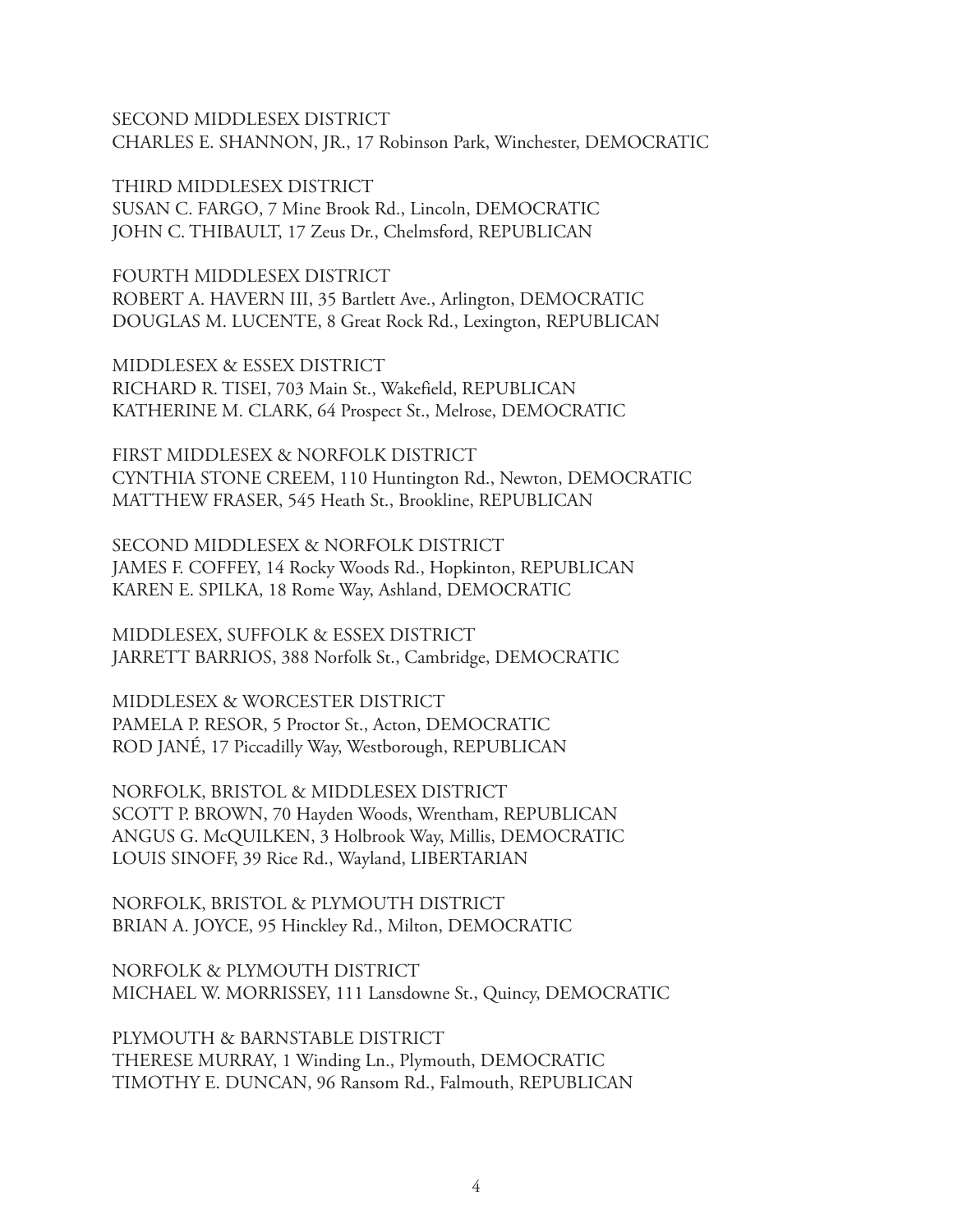FIRST PLYMOUTH & BRISTOL DISTRICT MARC R. PACHECO, 7 Dartmouth St., Taunton, DEMOCRATIC DONALD J. JONAH, 21 Anderson Ave., Middleborough, REPUBLICAN

SECOND PLYMOUTH & BRISTOL DISTRICT ROBERT S. CREEDON, JR., 393 West Elm St., Brockton, DEMOCRATIC LAWRENCE P. NOVAK, 235 Candy Ln., Brockton, REPUBLICAN

PLYMOUTH & NORFOLK DISTRICT ROBERT L. HEDLUND, 54 Longwood Rd., Weymouth, REPUBLICAN

FIRST SUFFOLK DISTRICT JACK HART, 62 G St., Boston, DEMOCRATIC SUSAN C. LONG, 404 East Seventh St., Boston, INDEPENDENT

SECOND SUFFOLK DISTRICT DIANNE WILKERSON, 3 Douglass Park, Boston, DEMOCRATIC

FIRST SUFFOLK & MIDDLESEX DISTRICT ROBERT E. TRAVAGLINI, 51 Saint Andrew Rd., Boston, DEMOCRATIC GILBERT R. LAVOIE, 422 Sumner St., Boston, REPUBLICAN

SECOND SUFFOLK & MIDDLESEX DISTRICT STEVEN A. TOLMAN, 17 Madeline St., Boston, DEMOCRATIC ROBERT P. FERENCSIK, 19 Parsons St., Boston, REPUBLICAN

SUFFOLK & NORFOLK DISTRICT MARIAN WALSH, 80 Brook Farm Rd., Boston, DEMOCRATIC ROBERT W. JOYCE, 25 Edgemont St., Boston, INDEPENDENT

FIRST WORCESTER DISTRICT HARRIETTE L. CHANDLER, 97 Aylesbury Rd., Worcester, DEMOCRATIC STEPHEN N. PAIGE, 299 Goodale St., West Boylston, REPUBLICAN

SECOND WORCESTER DISTRICT EDWARD M. AUGUSTUS, JR., 87 Lakewood St., Worcester, DEMOCRATIC ROBI BLUTE, 657 South St., Shrewsbury, REPUBLICAN JANE M. BURDZEL, 223 Pleasant St., Leicester, UNENROLLED

WORCESTER, HAMPDEN, HAMPSHIRE & FRANKLIN DISTRICT STEPHEN M. BREWER, 193 Pleasant St., Barre, DEMOCRATIC JENNIFER J. GAUCHER, 10 Gauthier Rd., Spencer, REPUBLICAN CAROLYN J. McMAHON, 221 Bumstead Rd., Monson, LIBERTARIAN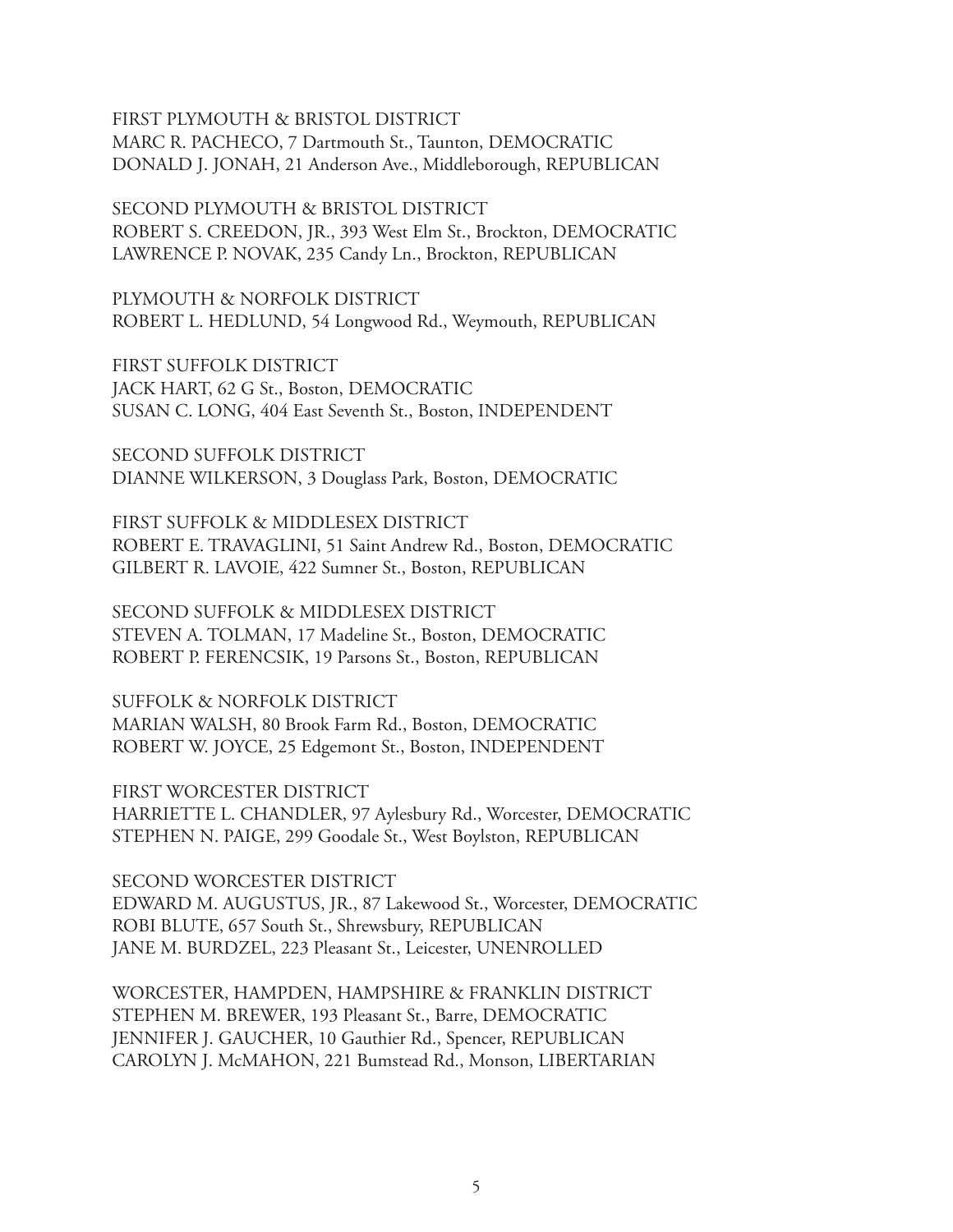WORCESTER & MIDDLESEX DISTRICT

ROBERT A. ANTONIONI, 85 D Winter St., Leominster, DEMOCRATIC DAVID SHNAIDER, 21 Chace Hill Rd., Sterling, REPUBLICAN RICHARD R. ZITOLA, 287 Chestnut St., Clinton, GREEN-RAINBOW

WORCESTER & NORFOLK DISTRICT RICHARD T. MOORE, 235 Williams St., Uxbridge, DEMOCRATIC JERZY J. JACHIMCZYK, 129 Torrey Rd., Southbridge, REPUBLICAN

REPRESENTATIVE IN GENERAL COURT FIRST BARNSTABLE DISTRICT RICHARD W. NEITZ, 11 General Holway Rd., Yarmouth, REPUBLICAN CLEON H. TURNER, 54 Sea Meadow Dr., Dennis, DEMOCRATIC

SECOND BARNSTABLE DISTRICT DEMETRIUS J. ATSALIS, 7 Locust St., Barnstable, DEMOCRATIC ANN B. CANEDY, 70 Van Duzer Rd., Barnstable, REPUBLICAN

THIRD BARNSTABLE DISTRICT MATTHEW C. PATRICK, 24 Collins Rd., Falmouth, DEMOCRATIC LARRY F. WHEATLEY, 608 Old Post Rd., Barnstable, REPUBLICAN

FOURTH BARNSTABLE DISTRICT SHIRLEY A. GOMES, 15 Ridgevale Rd., Harwich, REPUBLICAN SARAH K. PEAKE, 7 Center St., Provincetown, DEMOCRATIC

FIFTH BARNSTABLE DISTRICT JEFFREY DAVIS PERRY, 7 Burning Tree Ln., Sandwich, REPUBLICAN GARRY N. BLANK, 5 Edward Kelly Rd., Sandwich, DEMOCRATIC

BARNSTABLE, DUKES & NANTUCKET DISTRICT ERIC T. TURKINGTON, 4 Sheeps Crossing Ln., Falmouth, DEMOCRATIC JAMES POWELL, 449 Lamberts Cove Rd., West Tisbury, REPUBLICAN

FIRST BERKSHIRE DISTRICT DANIEL E. BOSLEY, 3 Elmwood Ave., North Adams, DEMOCRATIC JAY H. LUKKARILA, 23 Summer St., Adams, REPUBLICAN

SECOND BERKSHIRE DISTRICT DENIS E. GUYER, 1 Haworth St., Dalton, DEMOCRATIC RICHARD S. STOCKWELL, 100 Crane Ave., Pittsfield, REPUBLICAN

THIRD BERKSHIRE DISTRICT PETER J. LARKIN, 156 Blythewood Dr., Pittsfield, DEMOCRATIC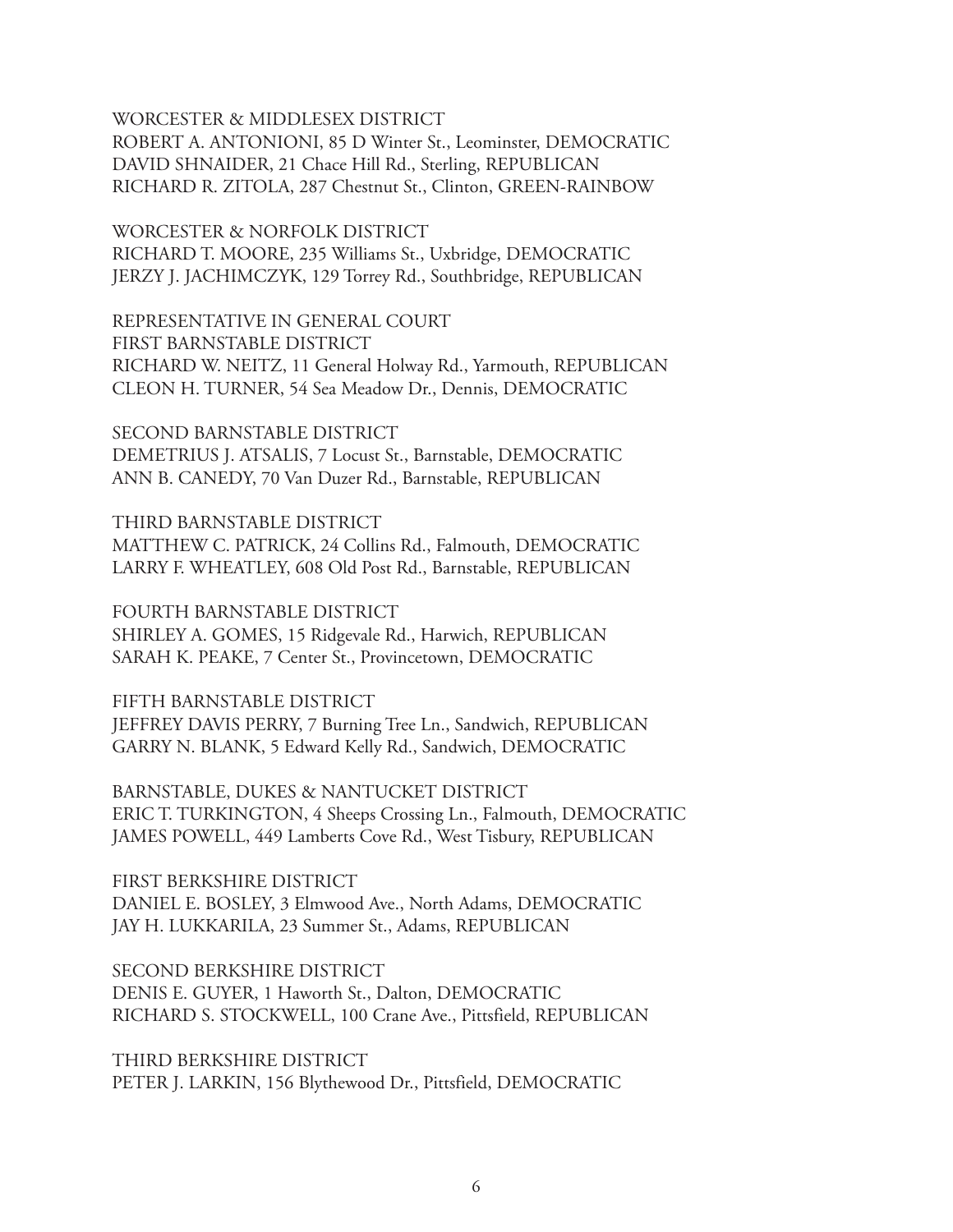FOURTH BERKSHIRE DISTRICT

WILLIAM "SMITTY" PIGNATELLI, 339 Housatonic St., Lenox, DEMOCRATIC JAMES J. BASHOUR, 15 Dresser Ave., Great Barrington, REPUBLICAN

FIRST BRISTOL DISTRICT MICHAEL J. COPPOLA, 74 Fairway Ln., Foxborough, REPUBLICAN

SECOND BRISTOL DISTRICT JOHN A. LEPPER, 311 Newport Ave., Attleboro, REPUBLICAN

THIRD BRISTOL DISTRICT JAMES H. FAGAN, 46 1/2 Davis St., Taunton, DEMOCRATIC

FOURTH BRISTOL DISTRICT PHILIP TRAVIS, 28 County St., Rehoboth, DEMOCRATIC STEVEN S. HOWITT, 425 Pine St., Seekonk, REPUBLICAN

FIFTH BRISTOL DISTRICT PATRICIA A. HADDAD, 2662 Riverside Ave., Somerset, DEMOCRATIC SCOTT S. SMITH, 43 Harrington Ln., Somerset, UNENROLLED

SIXTH BRISTOL DISTRICT DAVID B. SULLIVAN, 1015 Madison St., Fall River, DEMOCRATIC

SEVENTH BRISTOL DISTRICT ROBERT CORREIA, 1290 Plymouth Ave., Fall River, DEMOCRATIC RAYMOND P. LEARY, JR., 200 Goodwin St., Fall River, LIBERTARIAN

EIGHTH BRISTOL DISTRICT MICHAEL J. RODRIGUES, 428 Sanford Rd., Westport, DEMOCRATIC

NINTH BRISTOL DISTRICT JOHN F. QUINN, 219 Smith Neck Rd., Dartmouth, DEMOCRATIC

TENTH BRISTOL DISTRICT WILLIAM M. STRAUS, 8 Nashawena Rd., Mattapoisett, DEMOCRATIC JOHN T. HAALAND, 21 Forestview Dr., Fairhaven, REPUBLICAN

ELEVENTH BRISTOL DISTRICT ROBERT M. KOCZERA, 119 Jarry St., New Bedford, DEMOCRATIC

TWELFTH BRISTOL DISTRICT STEPHEN R. CANESSA, 6 Daniel Rd., Lakeville, DEMOCRATIC

THIRTEENTH BRISTOL DISTRICT ANTONIO F.D. CABRAL, 212 Maple St., New Bedford, DEMOCRATIC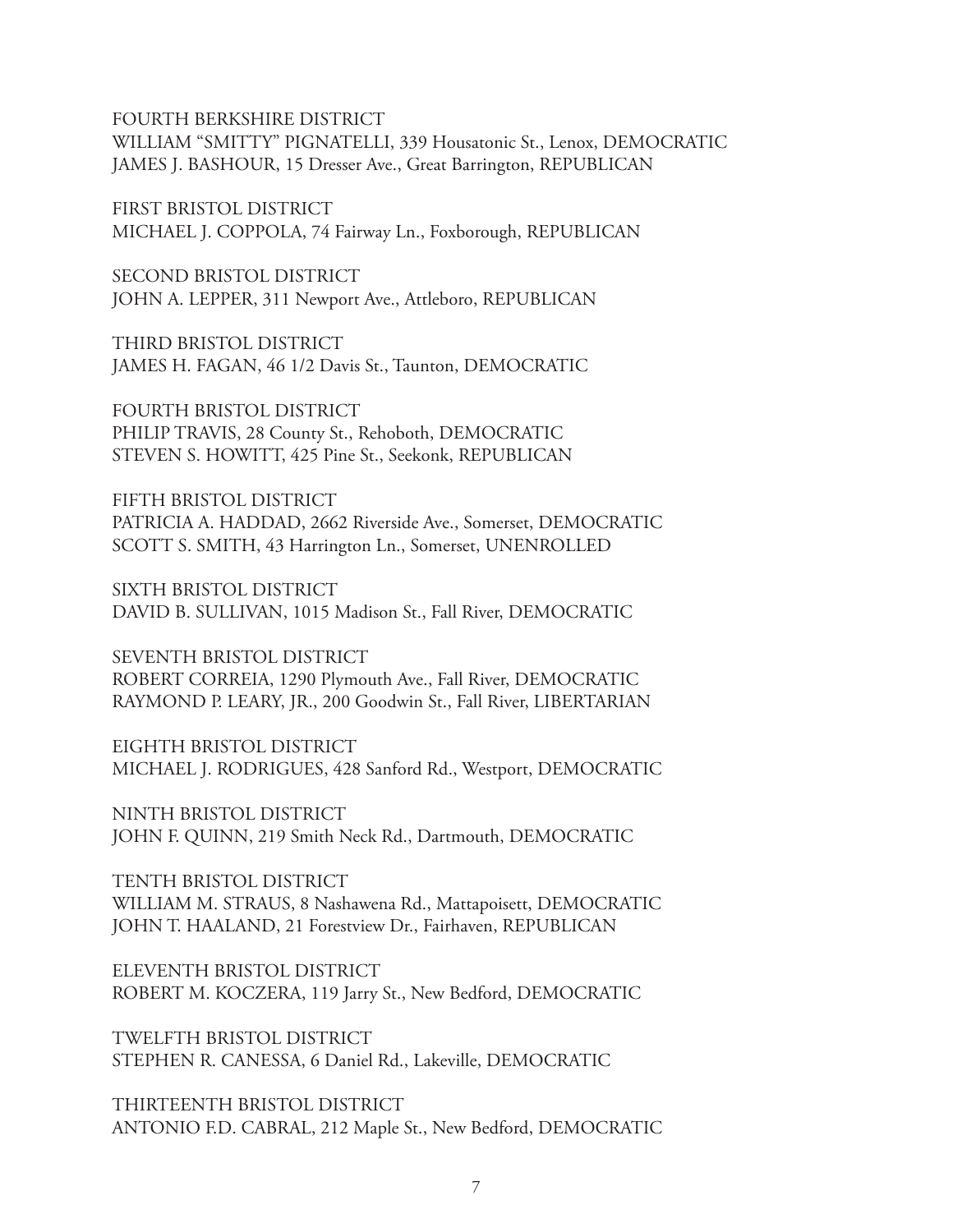FOURTEENTH BRISTOL DISTRICT ELIZABETH A. POIRIER, 117 Grove St., North Attleborough, REPUBLICAN BRIAN G. GEOGHEGAN, 22 Buckthorn Ln., North Attleborough, DEMOCRATIC

FIRST ESSEX DISTRICT MICHAEL A. COSTELLO, 13 Broad St., Newburyport, DEMOCRATIC ERFORD C. FOWLER, 11 Rawson Hill Rd., Newburyport, REPUBLICAN

SECOND ESSEX DISTRICT HARRIETT L. STANLEY, 130 Indian Hill St., West Newbury, DEMOCRATIC ROBERT V. "BOB" FINNERAN, 8 51st St., Newbury, REPUBLICAN

THIRD ESSEX DISTRICT BRIAN S. DEMPSEY, 15 Oxford St., Haverhill, DEMOCRATIC MAUREEN M. CORBETT, 369 Liberty St., Haverhill, REPUBLICAN

FOURTH ESSEX DISTRICT BRADFORD R. HILL, 16 Birch Ln., Ipswich, REPUBLICAN TIMOTHY A. PURINTON, 59 Candlewood Rd., Ipswich, DEMOCRATIC

FIFTH ESSEX DISTRICT ANTHONY J. VERGA, 66 Perkins St., Gloucester, DEMOCRATIC

SIXTH ESSEX DISTRICT

MARY E. GRANT, 868 Hale St., Beverly, DEMOCRATIC JOHN W. MURRAY, 14 Greenwood Ave., Beverly, REPUBLICAN DONATO H. PAGLIA, 3 Summer St., Beverly, UNENROLLED

SEVENTH ESSEX DISTRICT RICHARD H. GRABOWSKI, 32 Nursery St., Salem, GREEN-RAINBOW JOHN D. KEENAN, 6 Manning St., Salem, DEMOCRATIC DAVID B. SUMMER, 11 Wall St., Salem, REPUBLICAN

EIGHTH ESSEX DISTRICT DOUGLAS W. PETERSEN, 29 Rose Ave., Marblehead, DEMOCRATIC SHARON D. RANDALL, 4 Pierce St., Marblehead, REPUBLICAN

NINTH ESSEX DISTRICT MARK V. FALZONE, 9 Broadway, Saugus, DEMOCRATIC MICHAEL M. MOTZKIN, 410 Salem St., Wakefield, REPUBLICAN

TENTH ESSEX DISTRICT ROBERT F. FENNELL, 31 Scranton Way, Lynn, DEMOCRATIC

ELEVENTH ESSEX DISTRICT STEVEN M. WALSH, 590 Boston St., Lynn, DEMOCRATIC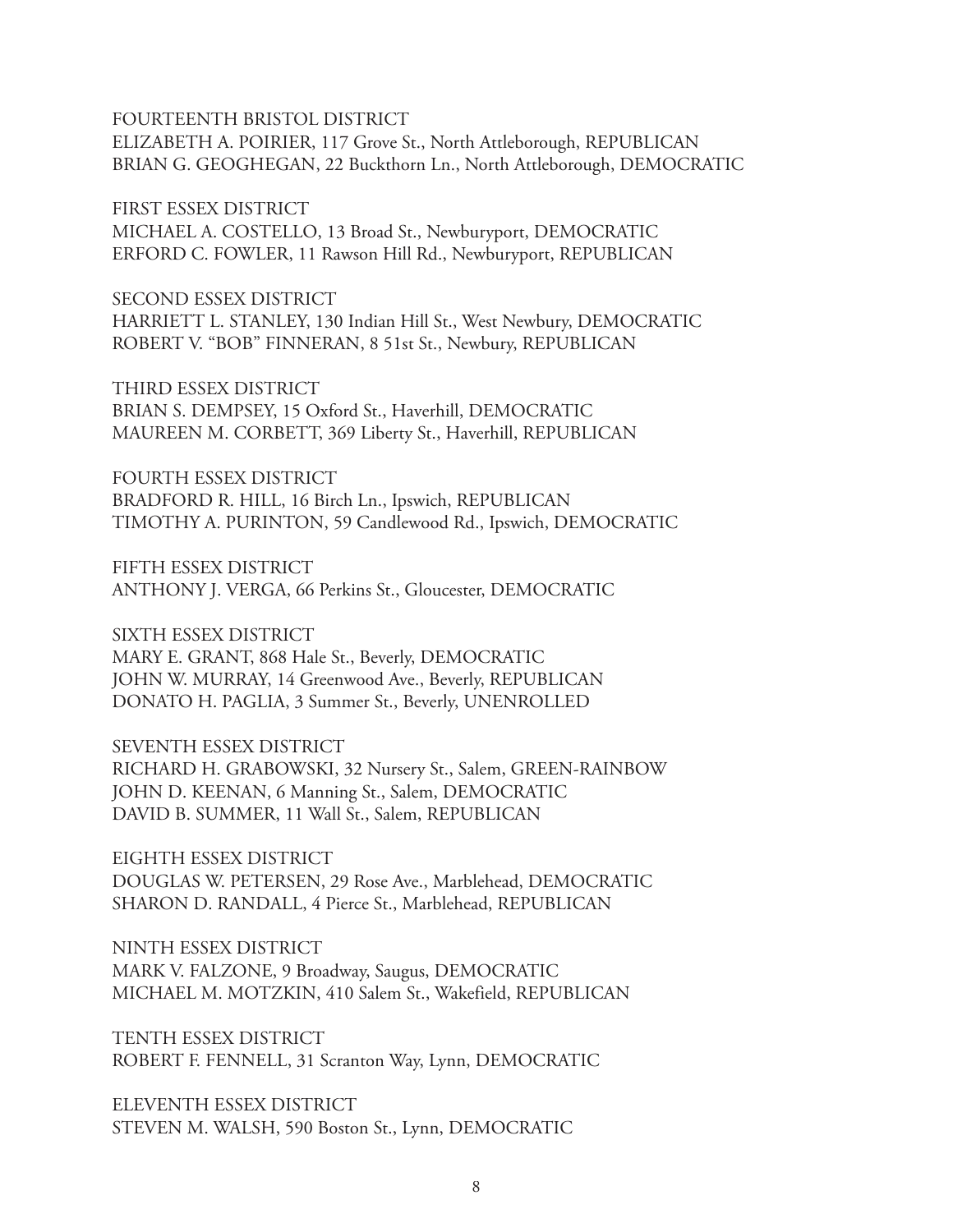TWELFTH ESSEX DISTRICT JOYCE A. SPILIOTIS, 85 Gardner St., Peabody, DEMOCRATIC JOHN F. McCARTHY, JR., 1 Pierce Rd., Peabody, REPUBLICAN

THIRTEENTH ESSEX DISTRICT THEODORE C. SPELIOTIS, 4 Ardmore Dr., Danvers, DEMOCRATIC JUDITH F. JUDSON, 114 South Main St., Topsfield, REPUBLICAN

FOURTEENTH ESSEX DISTRICT DAVID M. TORRISI, 23 Mount Vernon St., North Andover, DEMOCRATIC ELLEN E. JOHNSON, 444 Winter St., North Andover, REPUBLICAN

FIFTEENTH ESSEX DISTRICT ARTHUR J. BROADHURST, 11 Westwind Dr., Methuen, DEMOCRATIC

SIXTEENTH ESSEX DISTRICT WILLIAM LANTIGUA, 43 Camella Teoli Way, Lawrence, UNENROLLED JOSE L. SANTIAGO, 12 Tremont St., Lawrence, DEMOCRATIC

SEVENTEENTH ESSEX DISTRICT BARRY R. FINEGOLD, 42 Stirling St., Andover, DEMOCRATIC ERIK A. ELDRACHER, 115 William G. Dr., Tewksbury, REPUBLICAN

EIGHTEENTH ESSEX DISTRICT BARBARA A. L'ITALIEN, 5 Harper Cir., Andover, DEMOCRATIC MARIA MARASCO, 191 Holt Rd., Andover, REPUBLICAN

FIRST FRANKLIN DISTRICT STEPHEN KULIK, 50 Thayer Hill Rd., Worthington, DEMOCRATIC JEFFREY C. CRANSTON, 16 Walpole Rd., Williamsburg, REPUBLICAN NATHANAEL ALEXANDER FORTUNE, 152 Westbrook Rd., Whately, GREEN-RAINBOW

SECOND FRANKLIN DISTRICT CHRISTOPHER J. DONELAN, 21 Lincoln Ave., Orange, DEMOCRATIC CHRISTOPHER EUGENE RICHARD, 50 Arnold Ln., Greenfield, REPUBLICAN

FIRST HAMPDEN DISTRICT MONICA J. PALACIOS-BOYCE, 81 Haynes Hill Rd., Wales, DEMOCRATIC TODD M. SMOLA, 126 Bourne St., Palmer, REPUBLICAN

SECOND HAMPDEN DISTRICT MARY S. ROGENESS, 22 Warren Ter., Longmeadow, REPUBLICAN

THIRD HAMPDEN DISTRICT DANIEL F. KEENAN, 7 Wintergreen Cir., Southwick, DEMOCRATIC UWE H. PORTH, 13 Barn Rd., Agawam, REPUBLICAN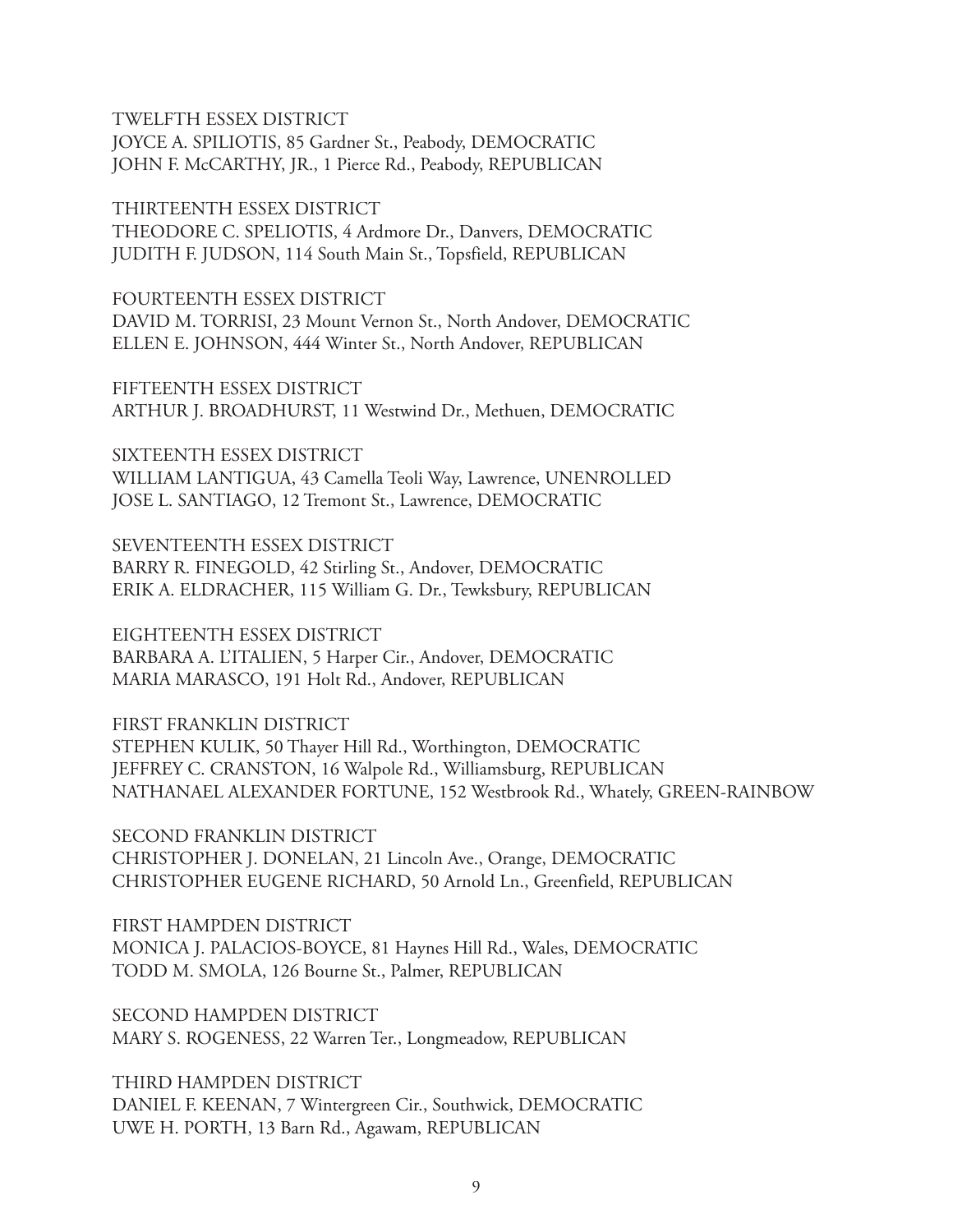#### FOURTH HAMPDEN DISTRICT DONALD F. HUMASON, JR., 64 Noble St., Westfield, REPUBLICAN

FIFTH HAMPDEN DISTRICT MICHAEL F. KANE, 11 Lynn Ann Dr., Holyoke, DEMOCRATIC

SIXTH HAMPDEN DISTRICT DEAN C. VOGEL, SR., 183 Ashley St., West Springfield, REPUBLICAN JAMES T. WELCH, 270 Christopher Ter., West Springfield, DEMOCRATIC

SEVENTH HAMPDEN DISTRICT THOMAS M. PETROLATI, 106 Stevens St., Ludlow, DEMOCRATIC

EIGHTH HAMPDEN DISTRICT JOSEPH F. WAGNER, 131 Edward St., Chicopee, DEMOCRATIC BRANT G. DuBOIS, 48 Powers St., Chicopee, REPUBLICAN

NINTH HAMPDEN DISTRICT SEAN CURRAN, 470 Carew St., Springfield, DEMOCRATIC

TENTH HAMPDEN DISTRICT CHERYL RIVERA, 67 Rowland St., Springfield, DEMOCRATIC GEORGE VAZQUEZ, 19 Salem St., Springfield, REPUBLICAN

ELEVENTH HAMPDEN DISTRICT BENJAMIN SWAN, 837 State St., Springfield, DEMOCRATIC JOHN A. LYSAK, 80 Elijah St., Springfield, REPUBLICAN

TWELFTH HAMPDEN DISTRICT GALE D. CANDARAS, 643 Tinkham Rd., Wilbraham, DEMOCRATIC BOB COLLAMORE, 26 Weston St., Wilbraham, REPUBLICAN

FIRST HAMPSHIRE DISTRICT PETER V. KOCOT, 30 Drewsen Dr., Northampton, DEMOCRATIC JOHN A. ANDRULIS, 486 Haydenville Rd., Northampton, REPUBLICAN

SECOND HAMPSHIRE DISTRICT JOHN W. SCIBAK, 13 Chileab Rd., South Hadley, DEMOCRATIC

THIRD HAMPSHIRE DISTRICT ELLEN STORY, 185 Pelham Rd., Amherst, DEMOCRATIC JEANNE TRAESTER, 49 Lilac Ln., Amherst, REPUBLICAN

FIRST MIDDLESEX DISTRICT ROBERT S. HARGRAVES, 21 Temple Dr., Groton, REPUBLICAN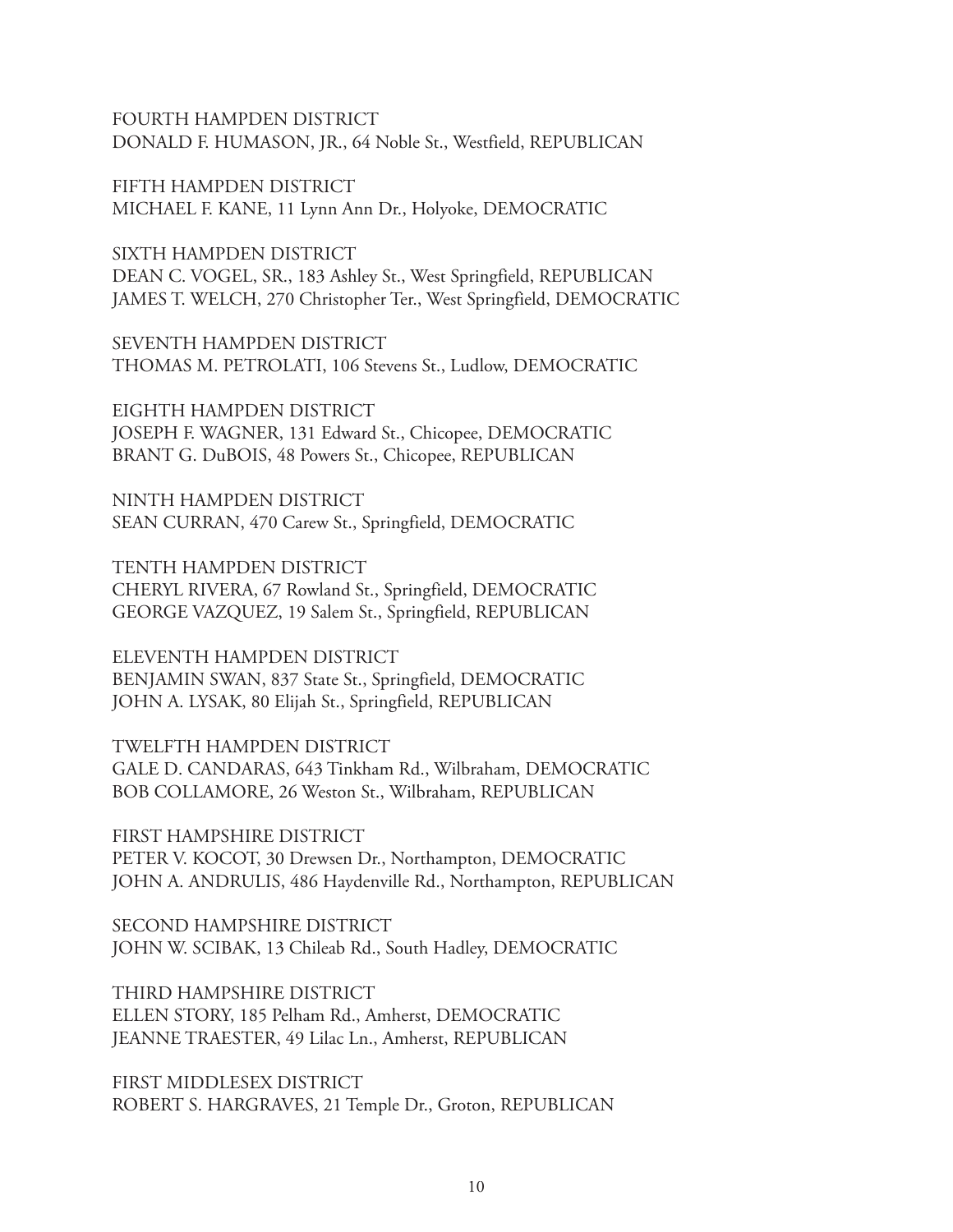# SECOND MIDDLESEX DISTRICT

GEOFFREY D. HALL, 1 Pershing St., Westford, DEMOCRATIC DENNIS J. GALVIN, 90 Concord Rd., Westford, REPUBLICAN

THIRD MIDDLESEX DISTRICT PATRICIA A. WALRATH, 20 Middlemost Way, Stow, DEMOCRATIC NEAL A. HEEREN, 139 Sugar Rd., Bolton, REPUBLICAN

FOURTH MIDDLESEX DISTRICT STEPHEN P. LeDUC, 180 Essex St., Marlborough, DEMOCRATIC KENNETH A. COSCO, JR., 318 Stearns Rd., Marlborough, REPUBLICAN

FIFTH MIDDLESEX DISTRICT DAVID PAUL LINSKY, 66 Rathbun Rd., Natick, DEMOCRATIC JOHN WARREN LAMBERT, 5 Beverly Rd., Natick, REPUBLICAN

SIXTH MIDDLESEX DISTRICT DEBORAH D. BLUMER, 7 Ledgewood Rd., Framingham, DEMOCRATIC NICOLAS SANCHEZ, 13 Redcoat Rd., Framingham, REPUBLICAN GERALD L. BLOOMFIELD, 1347 Edgell Rd., Framingham, INDEPENDENT

SEVENTH MIDDLESEX DISTRICT MARY ZARRILLI CONNAUGHTON, 1 Tomkins Ln., Framingham, REPUBLICAN GREGORY DOHERTY, 541 Franklin St., Framingham, LIBERTARIAN TOM SANNICANDRO, 58 Wilbur Dr., Ashland, DEMOCRATIC

EIGHTH MIDDLESEX DISTRICT PAUL J.P. LOSCOCCO, 667 Highland St., Holliston, REPUBLICAN

NINTH MIDDLESEX DISTRICT THOMAS M. STANLEY, 19 Neighbors Ln., Waltham, DEMOCRATIC LINDA B. FOSBURG, 1106 Massachusetts Ave., Lexington, REPUBLICAN JILL E. STEIN, 17 Trotting Horse Dr., Lexington, GREEN-RAINBOW

TENTH MIDDLESEX DISTRICT PETER J. KOUTOUJIAN, 33 Harris St., Waltham, DEMOCRATIC

ELEVENTH MIDDLESEX DISTRICT KAY S. KHAN, 18 St. Mary's St., Newton, DEMOCRATIC GREER TAN SWISTON, 80 Orchard Ave., Newton, REPUBLICAN

TWELFTH MIDDLESEX DISTRICT RUTH B. BALSER, 36 Audubon Dr., Newton, DEMOCRATIC

THIRTEENTH MIDDLESEX DISTRICT SUSAN W. POPE, 28 Moore Rd., Wayland, REPUBLICAN JOHN C. THOMAS, 306 Old Connecticut Path, Wayland, DEMOCRATIC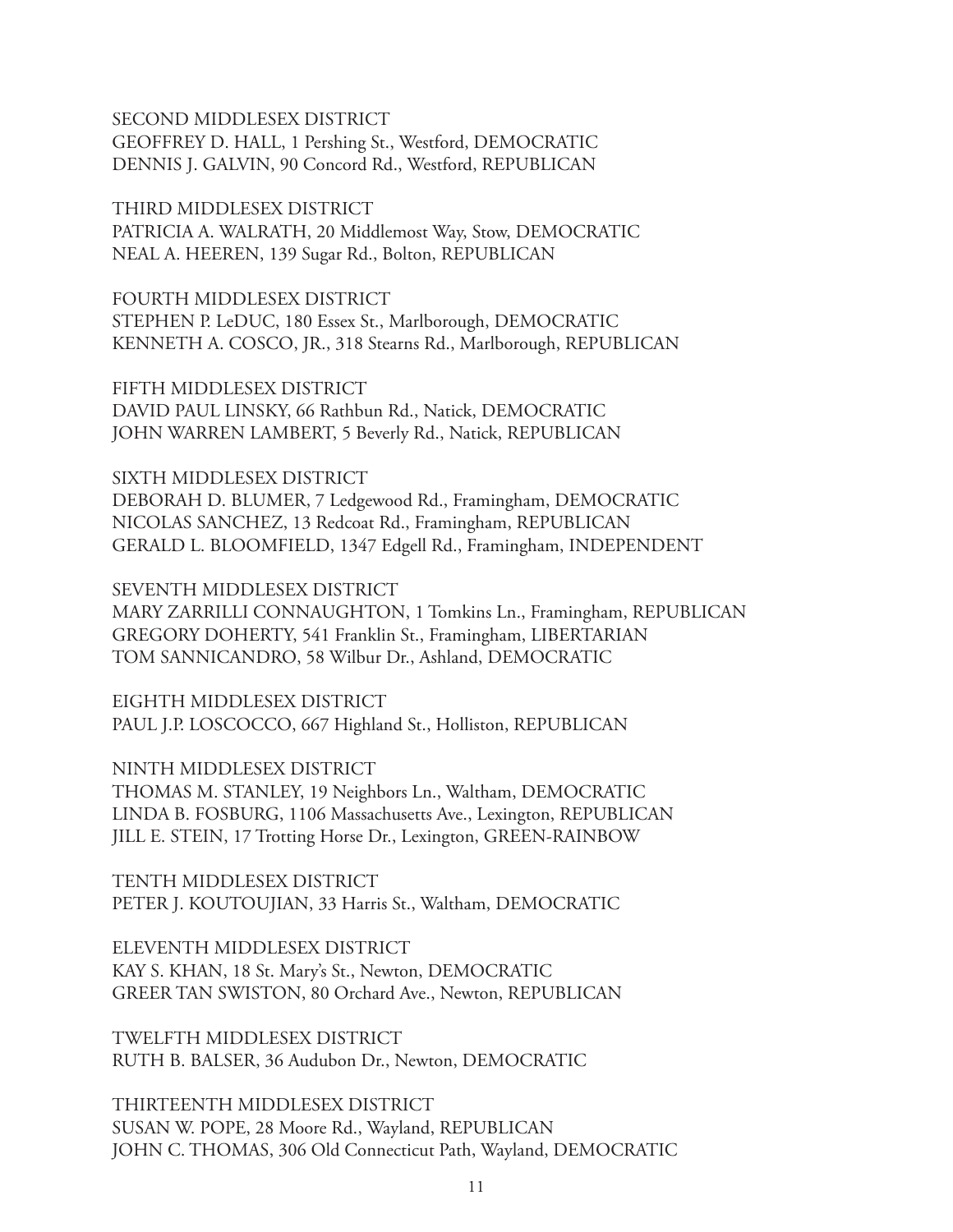FOURTEENTH MIDDLESEX DISTRICT CORY ATKINS, 1540 Monument St., Concord, DEMOCRATIC DOUGLAS A.G. STEVENSON, 271 Cross St., Carlisle, REPUBLICAN

FIFTEENTH MIDDLESEX DISTRICT JAY R. KAUFMAN, 1 Childs Rd., Lexington, DEMOCRATIC CATHERINE D. RYAN, 11 Brattle Dr., Arlington, REPUBLICAN

SIXTEENTH MIDDLESEX DISTRICT THOMAS A. GOLDEN, JR., 24 Munroe St., Lowell, DEMOCRATIC

SEVENTEENTH MIDDLESEX DISTRICT DAVID M. NANGLE, 1285 Lawrence St., Lowell, DEMOCRATIC CLIFFORD R. KRIEGER, 77 Mansur St., Lowell, REPUBLICAN

EIGHTEENTH MIDDLESEX DISTRICT KEVIN J. MURPHY, 63 Newbury St., Lowell, DEMOCRATIC

NINETEENTH MIDDLESEX DISTRICT JAMES R. MICELI, 11 Webber St., Wilmington, DEMOCRATIC

TWENTIETH MIDDLESEX DISTRICT BRADLEY H. JONES, JR., 249 Park St., North Reading, REPUBLICAN BEN TAFOYA, 40 Oak St., Reading, DEMOCRATIC

TWENTY-FIRST MIDDLESEX DISTRICT CHARLES A. MURPHY, 19 Sears St., Burlington, DEMOCRATIC JOHN J. CIRIGNANO, 9 Dewey Rd., Bedford, REPUBLICAN

TWENTY-SECOND MIDDLESEX DISTRICT WILLIAM G. GREENE, JR., 27 Naushon Rd., Billerica, DEMOCRATIC MARC T. LOMBARDO, 30 School House Ln., Billerica, REPUBLICAN

TWENTY-THIRD MIDDLESEX DISTRICT JIM MARZILLI, 15 Stevens Ter., Arlington, DEMOCRATIC DANIEL J. DUNN, 63 Stowecroft Rd., Arlington, LIBERTARIAN ERIC R. STEINHILBER, 54 Decatur St., Arlington, REPUBLICAN

TWENTY-FOURTH MIDDLESEX DISTRICT ANNE M. PAULSEN, 90 School St., Belmont, DEMOCRATIC KEVIN M. CUDDEBACK, 154 Brooks Ave., Arlington, REPUBLICAN

TWENTY-FIFTH MIDDLESEX DISTRICT ALICE K. WOLF, 48 Huron Ave., Cambridge, DEMOCRATIC CAROLINA S. JOHNSON, 26 Upland Rd., Cambridge, GREEN-RAINBOW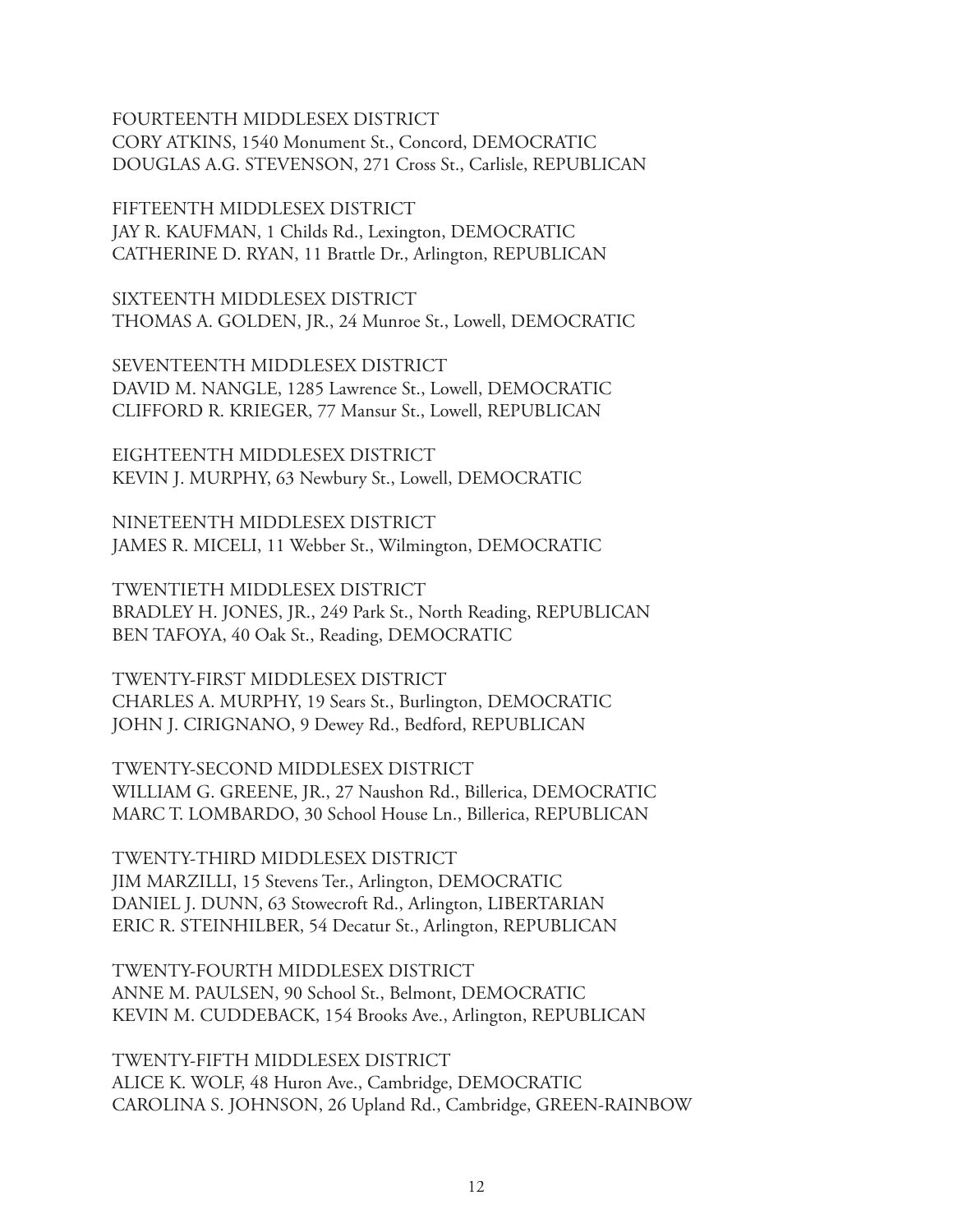TWENTY-SIXTH MIDDLESEX DISTRICT TIMOTHY J. TOOMEY, JR., 88 6th St., Cambridge, DEMOCRATIC DAVID R. SLAVITT, 35 West St., Cambridge, REPUBLICAN

TWENTY-SEVENTH MIDDLESEX DISTRICT PATRICIA D. JEHLEN, 67 Dane St., Somerville, DEMOCRATIC DANE E. BAIRD, JR., 9 Cedar St., Somerville, REPUBLICAN

TWENTY-EIGHTH MIDDLESEX DISTRICT EDWARD G. CONNOLLY, 784 Broadway, Everett, DEMOCRATIC

TWENTY-NINTH MIDDLESEX DISTRICT RACHEL KAPRIELIAN, 158 Spring St., Watertown, DEMOCRATIC

THIRTIETH MIDDLESEX DISTRICT PATRICK NATALE, 9 Third Rd., Woburn, DEMOCRATIC PAUL J. MEANEY, 1 Brandt Dr., Woburn, INDEPENDENT

THIRTY-FIRST MIDDLESEX DISTRICT PAUL C. CASEY, 48 Wedgemere Ave., Winchester, DEMOCRATIC JOHN M. PRINDIVILLE, 20 Wright St., Stoneham, REPUBLICAN

THIRTY-SECOND MIDDLESEX DISTRICT MICHAEL E. FESTA, 127 Boston Rock Rd., Melrose, DEMOCRATIC THOMAS M. QUINN, 70 Green St., Wakefield, REPUBLICAN

THIRTY-THIRD MIDDLESEX DISTRICT CHRISTOPHER G. FALLON, 49 Dexter St., Malden, DEMOCRATIC

THIRTY-FOURTH MIDDLESEX DISTRICT CARL M. SCIORTINO, JR., 66 Cameron Ave., Somerville, DEMOCRATIC

THIRTY-FIFTH MIDDLESEX DISTRICT PAUL J. DONATO, 48 Maurice St., Medford, DEMOCRATIC JOHN F. CAREY, 607 Fellsway West, Medford, VETERAN

THIRTY-SIXTH MIDDLESEX DISTRICT COLLEEN M. GARRY, 55 Chapman St., Dracut, DEMOCRATIC

THIRTY-SEVENTH MIDDLESEX DISTRICT JAMES B. ELDRIDGE, 53 Spruce St., Acton, DEMOCRATIC THOMAS J. (T.J.) DYER, 133 Arlington St., Acton, REPUBLICAN

FIRST NORFOLK DISTRICT BRUCE J. AYERS, 45 Williams St., Quincy, DEMOCRATIC MARCO D. SANDONATO, 133 Commander Shea Blvd., Quincy, REPUBLICAN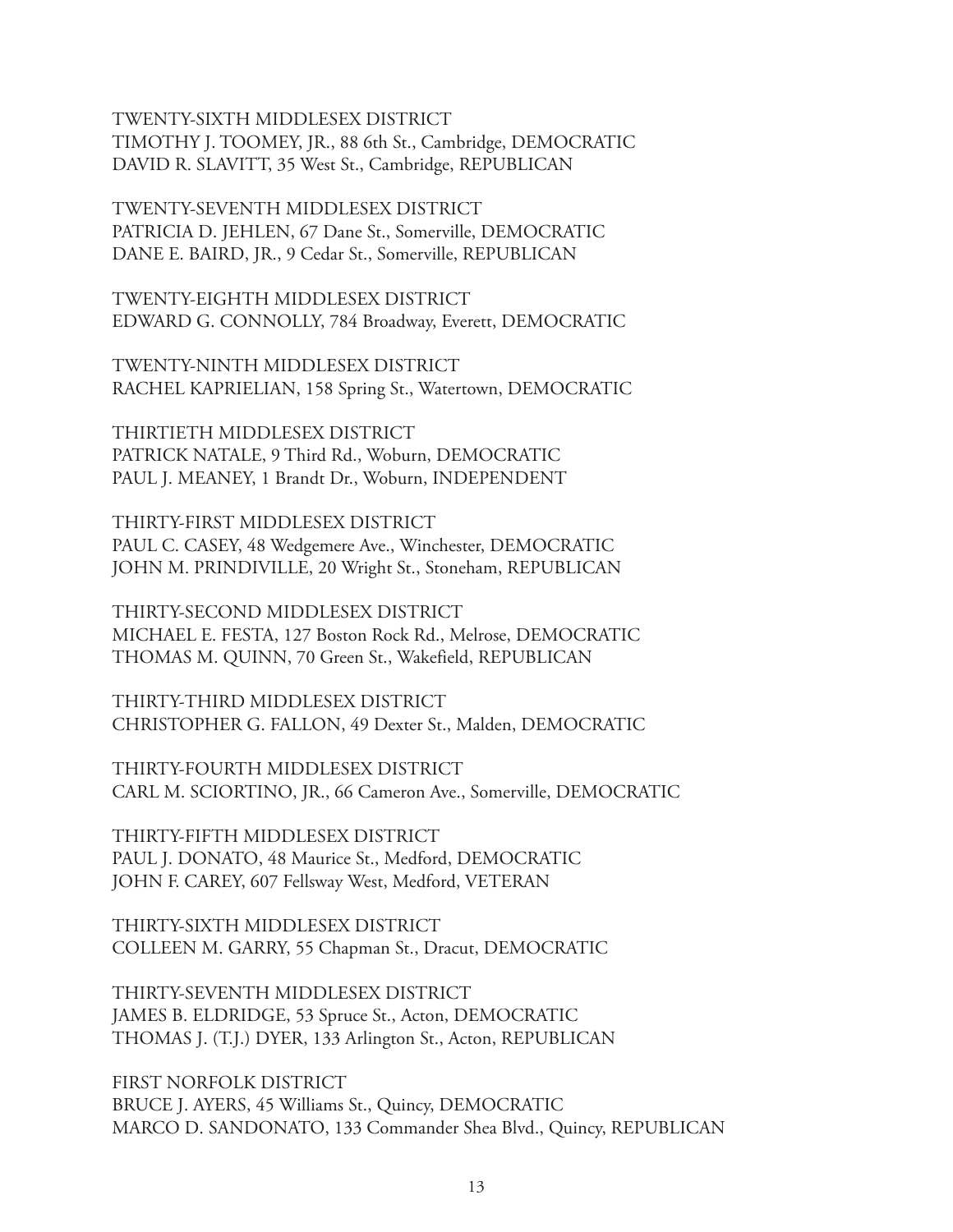SECOND NORFOLK DISTRICT ARTHUR STEPHEN TOBIN, 32 Miles Dr., Quincy, DEMOCRATIC

THIRD NORFOLK DISTRICT RONALD MARIANO, 200 Falls Blvd., Quincy, DEMOCRATIC

FOURTH NORFOLK DISTRICT JAMES M. MURPHY, 94 Broad Reach, Weymouth, DEMOCRATIC DOUGLAS M. VEEDER, 29 Wituwamat Rd., Weymouth, REPUBLICAN

FIFTH NORFOLK DISTRICT JOSEPH R. DRISCOLL, JR., 185 Jefferson St., Braintree, DEMOCRATIC CHARLES C. KOKOROS, 70 Solar Ave., Braintree, REPUBLICAN

SIXTH NORFOLK DISTRICT WILLIAM C. GALVIN, 5 Old Meadow Ln., Canton, DEMOCRATIC JOHN G. BONNANZIO, 247 York St., Canton, REPUBLICAN

SEVENTH NORFOLK DISTRICT WALTER F. TIMILTY, 130 Houston Ave., Milton, DEMOCRATIC

EIGHTH NORFOLK DISTRICT LOUIS L. KAFKA, 95 Erin Rd., Stoughton, DEMOCRATIC

NINTH NORFOLK DISTRICT JOHN J. McFEELEY, 10 Chicatabut Ave., Norfolk, DEMOCRATIC RICHARD J. ROSS, 415 Franklin St., Wrentham, REPUBLICAN

TENTH NORFOLK DISTRICT JAMES E. VALLEE, 20 Pleasant St., Franklin, DEMOCRATIC

ELEVENTH NORFOLK DISTRICT ROBERT K. COUGHLIN, 125 Adams St., Dedham, DEMOCRATIC

TWELFTH NORFOLK DISTRICT JOHN H. ROGERS, 194 Plantation Cir., Norwood, DEMOCRATIC

THIRTEENTH NORFOLK DISTRICT LIDA E. HARKINS, 14 Hancock Rd., Needham, DEMOCRATIC

FOURTEENTH NORFOLK DISTRICT ALICE HANLON PEISCH, 37 Pine St., Wellesley, DEMOCRATIC GEORGE P. FIELD, 53 Windsor Rd., Wellesley, REPUBLICAN

FIFTEENTH NORFOLK DISTRICT FRANK ISRAEL SMIZIK, 42 Russell St., Brookline, DEMOCRATIC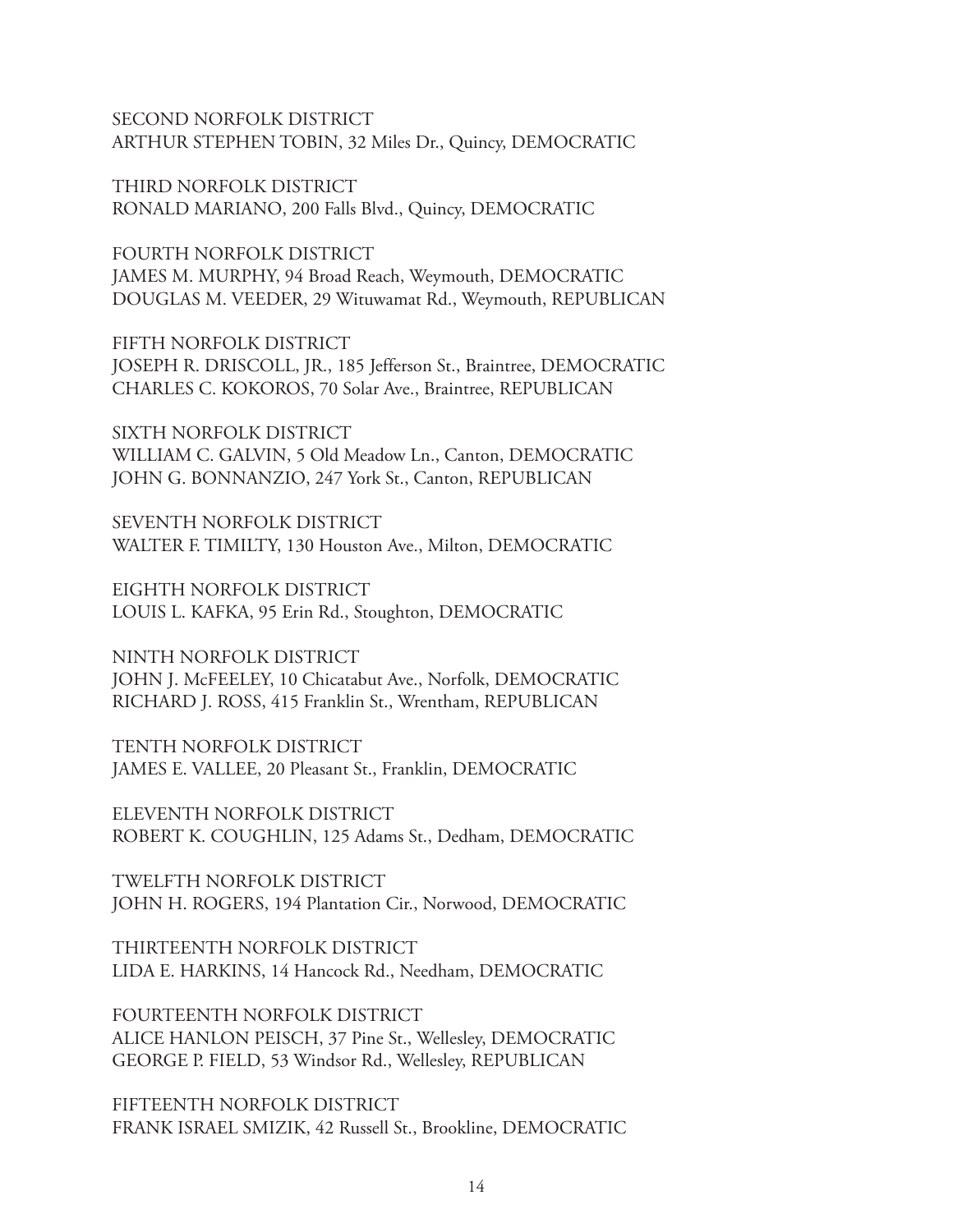FIRST PLYMOUTH DISTRICT

VINNY M. deMACEDO, 54 Mountain Hill Rd., Plymouth, REPUBLICAN LORING TRIPP III, 116 Beaver Dam Rd., Plymouth, DEMOCRATIC

SECOND PLYMOUTH DISTRICT

SUSAN WILLIAMS GIFFORD, 11 Lincoln Hwy., Wareham, REPUBLICAN JOEL RYAN MALLOY, 185 Onset Avenue, Wareham, DEMOCRATIC

THIRD PLYMOUTH DISTRICT GARRETT J. BRADLEY, 774 Main St., Hingham, DEMOCRATIC

FOURTH PLYMOUTH DISTRICT FRANK M. HYNES, 78 Meetinghouse Ln., Marshfield, DEMOCRATIC

FIFTH PLYMOUTH DISTRICT ROBERT J. NYMAN, 20 King Phillip Ln., Hanover, DEMOCRATIC

SIXTH PLYMOUTH DISTRICT DANIEL K. WEBSTER, 694 State St., Hanson, REPUBLICAN

SEVENTH PLYMOUTH DISTRICT KATHLEEN M. TEAHAN, 78 Harvard St., Whitman, DEMOCRATIC EDWARD P. KIRBY, 379 Harvard St., Whitman, REPUBLICAN

EIGHTH PLYMOUTH DISTRICT DAVID L. FLYNN, 317 Water St., Bridgewater, DEMOCRATIC JANE McLAUGHLIN, 73 Sherwood Ln., Raynham, REPUBLICAN

NINTH PLYMOUTH DISTRICT THOMAS P. KENNEDY, 92 Winthrop St., Brockton, DEMOCRATIC

TENTH PLYMOUTH DISTRICT CHRISTINE E. CANAVAN, 29 Mystic St., Brockton, DEMOCRATIC MARK W. CHAUPPETTE, 552 Plain St., Brockton, REPUBLICAN

ELEVENTH PLYMOUTH DISTRICT GERALDINE CREEDON, 393 West Elm St., Brockton, DEMOCRATIC MARISSA E. LIMA, 11 Mellen St., Brockton, REPUBLICAN

TWELFTH PLYMOUTH DISTRICT THOMAS J. O'BRIEN, 27 Longwood Cir., Kingston, DEMOCRATIC PAUL TIMMINS CURTIS, 6 Ropewalk Ct., Plymouth, REPUBLICAN

FIRST SUFFOLK DISTRICT ANTHONY W. PETRUCCELLI, 18 Leverett Ave., Boston, DEMOCRATIC LAURA GARZA, 86 Orient Ave., Boston, SOCIALIST WORKERS PARTY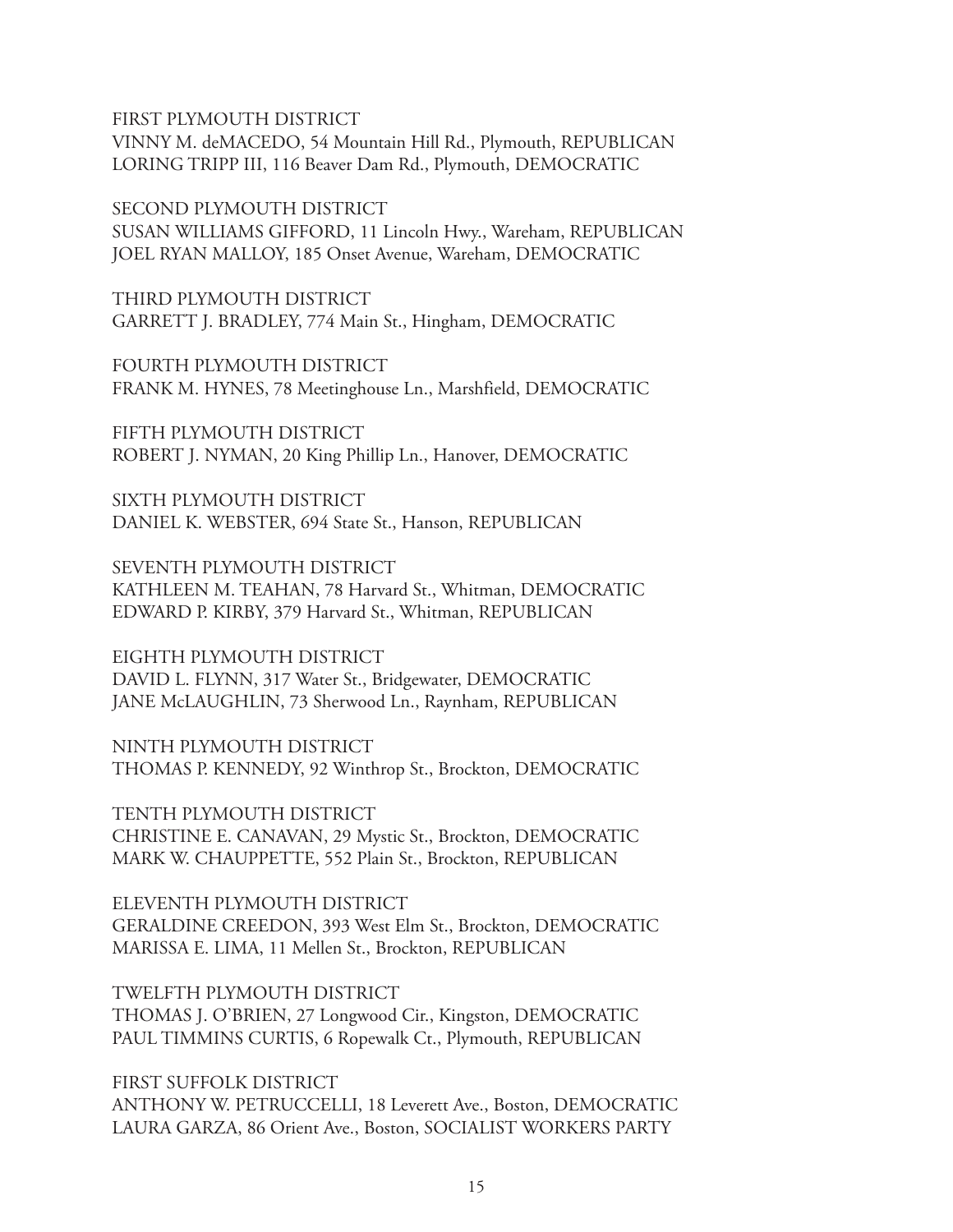SECOND SUFFOLK DISTRICT EUGENE L. O'FLAHERTY, 87 Warren Ave., Chelsea, DEMOCRATIC

THIRD SUFFOLK DISTRICT SALVATORE F. DiMASI, 220 Commercial St., Boston, DEMOCRATIC

FOURTH SUFFOLK DISTRICT BRIAN P. WALLACE, 444 West Fourth St., Boston, DEMOCRATIC

FIFTH SUFFOLK DISTRICT MARIE ST. FLEUR, 45 Hartford St., Boston, DEMOCRATIC

SIXTH SUFFOLK DISTRICT SHIRLEY OWENS-HICKS, 15 Outlook Rd., Boston, DEMOCRATIC

SEVENTH SUFFOLK DISTRICT GLORIA L. FOX, 7 Harold Park, Boston, DEMOCRATIC

EIGHTH SUFFOLK DISTRICT RICHARD L. BABSON, 330 Beacon St., Boston, REPUBLICAN MARTHA MARTY WALZ, 250 Commonwealth Ave., Boston, DEMOCRATIC L. THOMAS WHITE, 92 Beacon St., Boston, AMERICA FIRST PARTY

NINTH SUFFOLK DISTRICT BYRON RUSHING, 25 Concord Sq., Boston, DEMOCRATIC

TENTH SUFFOLK DISTRICT MICHAEL F. RUSH, 280 Stratford St., Boston, DEMOCRATIC MARTIN BEGIEN, 407 Warren St., Brookline, REPUBLICAN

ELEVENTH SUFFOLK DISTRICT ELIZABETH A. MALIA, 72 Child St., Boston, DEMOCRATIC

TWELFTH SUFFOLK DISTRICT THOMAS M. FINNERAN, 7 Countryside Dr., Boston, DEMOCRATIC

THIRTEENTH SUFFOLK DISTRICT MARTIN J. WALSH, 12 Tuttle St., Boston, DEMOCRATIC JOHN P. O'GORMAN, 86 Kenwood St., Boston, INDEPENDENT

FOURTEENTH SUFFOLK DISTRICT ANGELO M. SCACCIA, 59 Readville St., Boston, DEMOCRATIC CAMILLO GIANGRANDE, 109 Bateman St., Boston, REPUBLICAN DOUGLAS L. KRICK, 79 Chittick Rd., Boston, LIBERTARIAN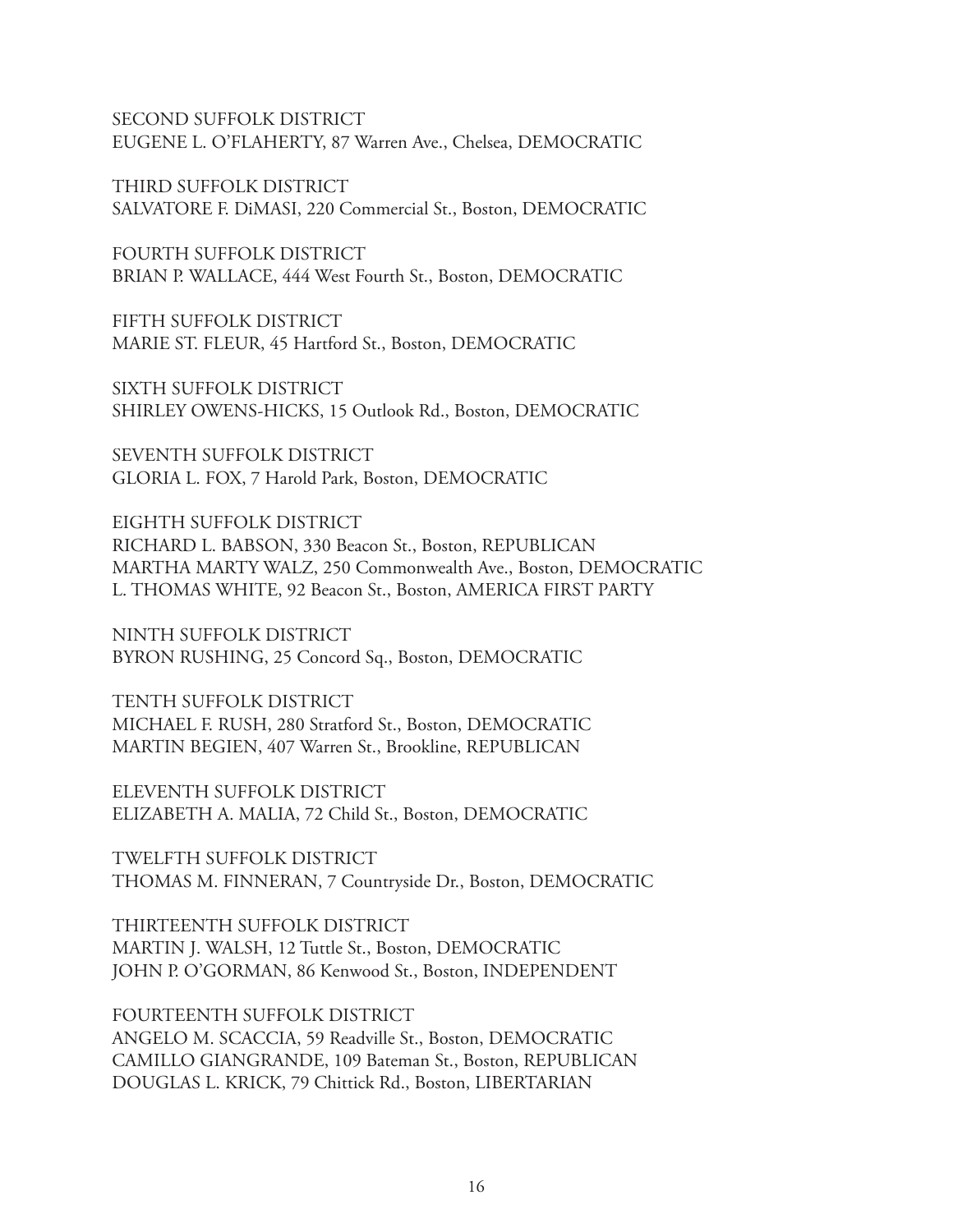FIFTEENTH SUFFOLK DISTRICT JEFFREY SANCHEZ, 8 Armstrong St., Boston, DEMOCRATIC

SIXTEENTH SUFFOLK DISTRICT KATHI-ANNE REINSTEIN, 5 Ensign St., Revere, DEMOCRATIC

SEVENTEENTH SUFFOLK DISTRICT KEVIN G. HONAN, 192 Faneuil St., Boston, DEMOCRATIC

EIGHTEENTH SUFFOLK DISTRICT BRIAN PAUL GOLDEN, 1 Amboy St., Boston, DEMOCRATIC

NINETEENTH SUFFOLK DISTRICT ROBERT A. DeLEO, 5 Eleanor Ct., Winthrop, DEMOCRATIC STEPHEN JOHN WHITE, 45 River Rd., Winthrop, REPUBLICAN

FIRST WORCESTER DISTRICT LEWIS G. EVANGELIDIS, 215 Newell Rd., Holden, REPUBLICAN

SECOND WORCESTER DISTRICT BRIAN KNUUTTILA, 63 Holly Dr., Gardner, DEMOCRATIC

THIRD WORCESTER DISTRICT EMILE J. GOGUEN, 424 Shea St., Fitchburg, DEMOCRATIC

FOURTH WORCESTER DISTRICT JENNIFER L. FLANAGAN, 42 Meadowpond Dr., Leominster, DEMOCRATIC DAVID G. NAULT, 46 Crawford St., Leominster, REPUBLICAN

FIFTH WORCESTER DISTRICT ANNE M. GOBI, 98 Mechanic St., Spencer, DEMOCRATIC A. LARRY HASENFUS, 20 Cider Mill Rd., North Brookfield, REPUBLICAN

SIXTH WORCESTER DISTRICT MARK J. CARRON, 143 Chapin St., Southbridge, DEMOCRATIC DAVID M. SINGER, 2 Keely Dr., Charlton, REPUBLICAN

SEVENTH WORCESTER DISTRICT PAUL K. FROST, 308 Rochdale St., Auburn, REPUBLICAN

EIGHTH WORCESTER DISTRICT PAUL KUJAWSKI, 71 Klebart Ave., Webster, DEMOCRATIC DOROTHY A. MANN, 211/2 Charlton Rd., Dudley, REPUBLICAN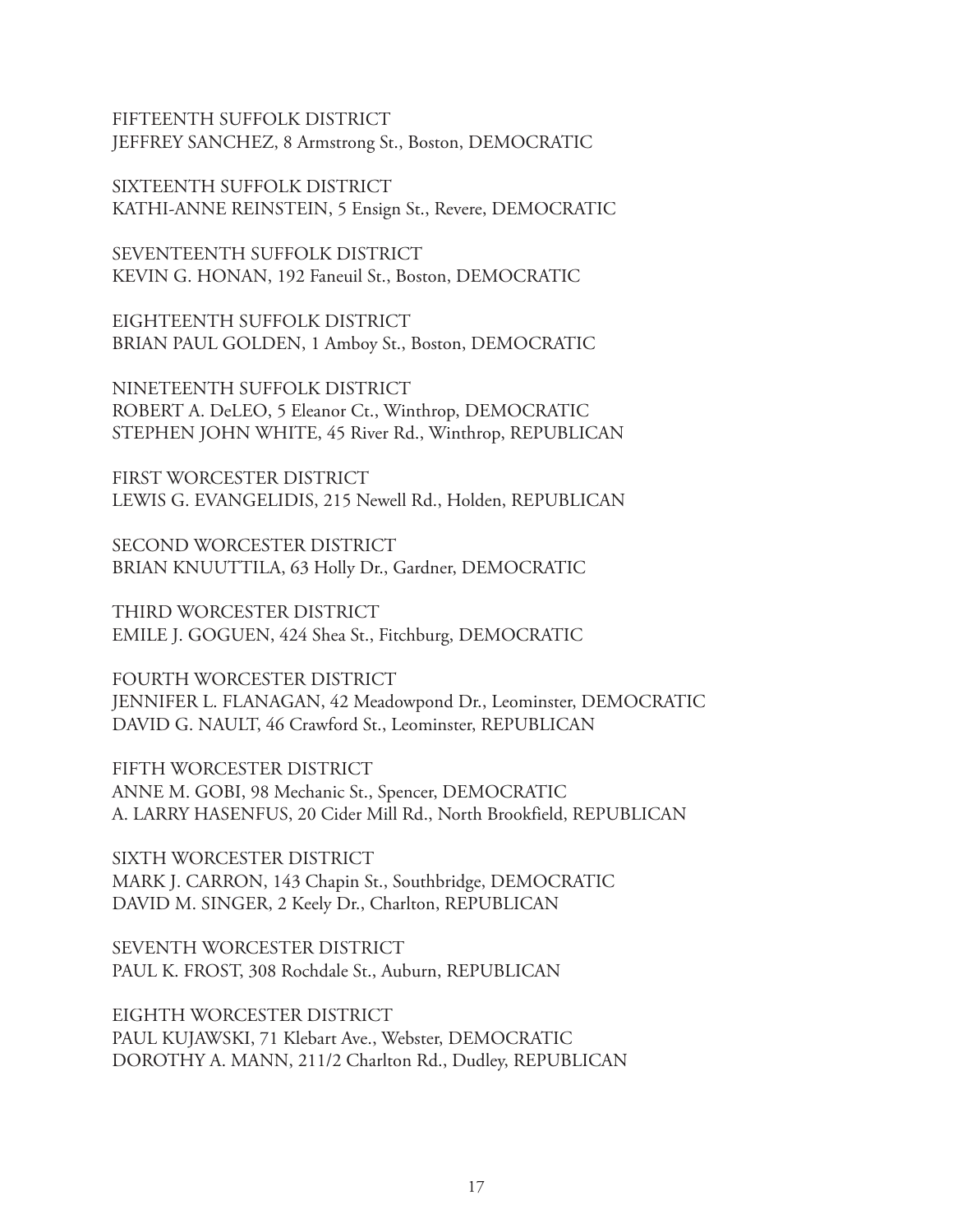NINTH WORCESTER DISTRICT GEORGE N. PETERSON, JR., 8 North St., Grafton, REPUBLICAN ANDREW J. MYERS, 92 Tracey Dr., Northbridge, DEMOCRATIC

TENTH WORCESTER DISTRICT MARIE J. PARENTE, 13 Reagan Rd., Milford, DEMOCRATIC

ELEVENTH WORCESTER DISTRICT KARYN E. POLITO, 11 Coachman Ridge Rd., Shrewsbury, REPUBLICAN

TWELFTH WORCESTER DISTRICT HAROLD P. NAUGHTON, JR., 13 Haskell Ave., Clinton, DEMOCRATIC JAMES B. STANTON, 130 Stiles Rd., Boylston, REPUBLICAN

THIRTEENTH WORCESTER DISTRICT ROBERT P. SPELLANE, 4 Glenbrook Ln., Worcester, DEMOCRATIC

FOURTEENTH WORCESTER DISTRICT JAMES B. LEARY, 76 Hillcroft Ave., Worcester, DEMOCRATIC

FIFTEENTH WORCESTER DISTRICT VINCENT A. PEDONE, 18 East Park Ter., Worcester, DEMOCRATIC

SIXTEENTH WORCESTER DISTRICT JOHN P. FRESOLO, 25 Dolly Dr., Worcester, DEMOCRATIC SCOTT C. CASHMAN, 330 Sunderland Rd., Worcester, REPUBLICAN

SEVENTEENTH WORCESTER DISTRICT JOHN J. BINIENDA, SR., 41 East Circuit Ave., Worcester, DEMOCRATIC

EIGHTEENTH WORCESTER DISTRICT JENNIFER M. CALLAHAN, 112 Uxbridge Rd., Sutton, DEMOCRATIC DAVID M. FUNNELL, 79 Hecla St., Uxbridge, REPUBLICAN

# **DISTRICT ATTORNEY (Vacancy)**

BERKSHIRE DISTRICT DAVID F. CAPELESS, 38 West Center Rd., West Stockbridge, DEMOCRATIC

# **REGISTER OF DEEDS (Vacancy)**

BERKSHIRE NORTHERN DISTRICT FRANCES T. BROOKS, 18 Summer St., Adams, DEMOCRATIC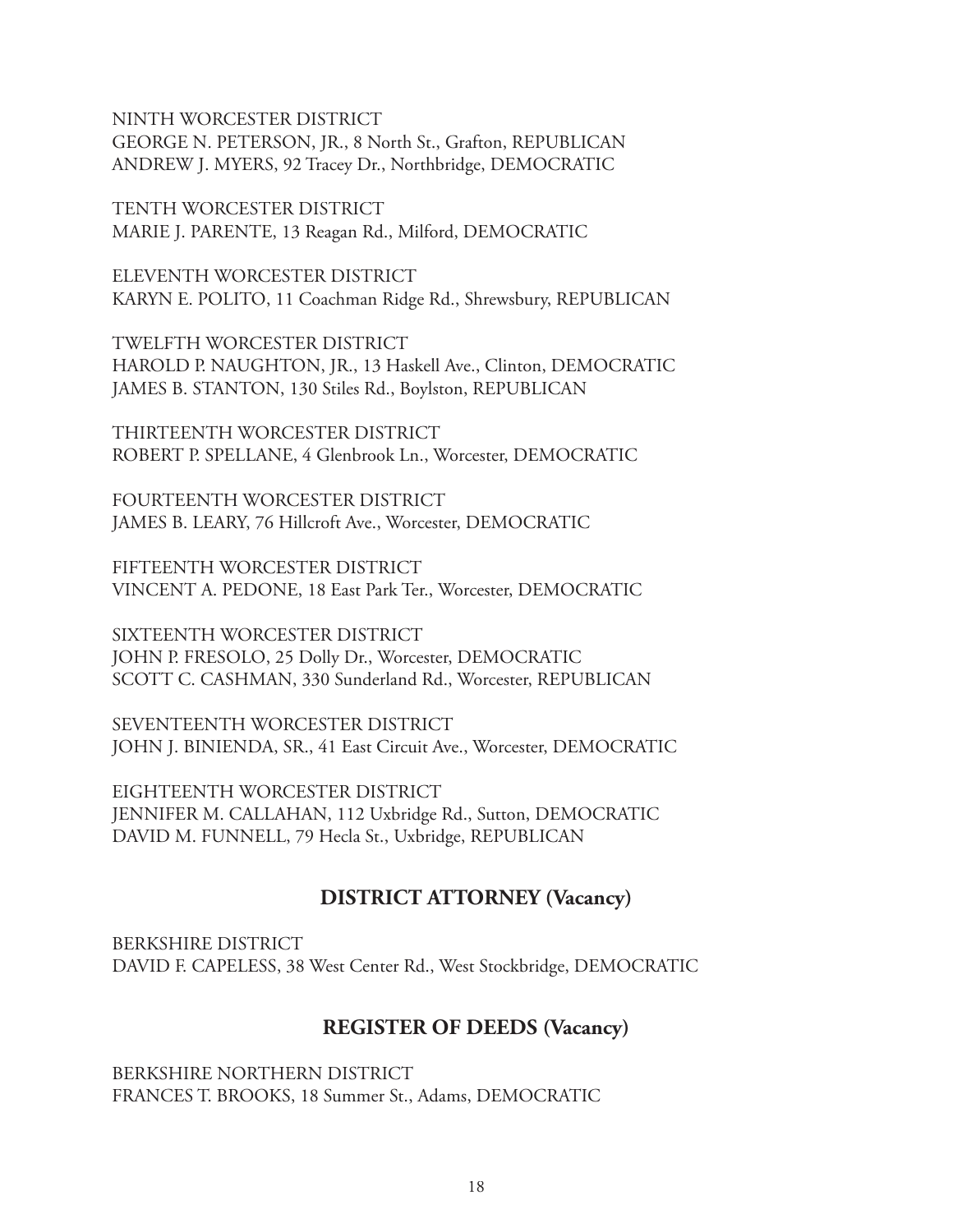BRISTOL NORTHERN DISTRICT DAVID M. SIMAS, 140 Winthrop St., Taunton, DEMOCRATIC

NORFOLK DISTRICT WILLIAM P. O'DONNELL, 55 Albemarle Rd., Norwood, DEMOCRATIC

#### **SHERIFF**

BARNSTABLE COUNTY JAMES M. CUMMINGS, 20 Hudson St., Falmouth, REPUBLICAN

BERKSHIRE COUNTY CARMEN C. MASSIMIANO, JR., 12 May Ter., Pittsfield, DEMOCRATIC

BRISTOL COUNTY THOMAS M. HODGSON, 1725 Robeson St., Fall River, REPUBLICAN LEO O. PELLETIER, 323 Peckham St., Fall River, DEMOCRATIC

DUKES COUNTY MICHAEL A. McCORMACK, 75 Skiffs Ln., West Tisbury, DEMOCRATIC

ESSEX COUNTY FRANK G. COUSINS, JR., 65 Bromfield St., Newburyport, REPUBLICAN WILLIAM F. MURLEY, 6 Pearl St., Salem, DEMOCRATIC

FRANKLIN COUNTY FREDERICK B. MACDONALD, 330 Greenfield Rd., Deerfield, DEMOCRATIC ROBERT A. HUNTER, SR., 481 Main Rd., Gill, UNENROLLED

HAMPDEN COUNTY MICHAEL J. ASHE, JR., 65 Hillside Ter., Longmeadow, DEMOCRATIC

HAMPSHIRE COUNTY ROBERT J. GARVEY, 35 New South St., Northampton, DEMOCRATIC WILLIAM E. LYNCH III, 1 Apple Tree Ln., Easthampton, UNENROLLED

MIDDLESEX COUNTY JAMES V. DiPAOLA, 27 Pagum St., Malden, DEMOCRATIC

NANTUCKET COUNTY RICHARD M. BRETSCHNEIDER, 133 Surfside Rd., Nantucket, DEMOCRATIC/REPUBLI-CAN/GREEN-RAINBOW DOUGLAS P. BENNETT, 8 Pine Grove Ln., Nantucket, UNENROLLED KENNETH S. DAY, 66 Old South Rd., Nantucket, UNENROLLED JOHN F. McGRADY, JR., 17 Atlantic Ave., Nantucket, UNENROLLED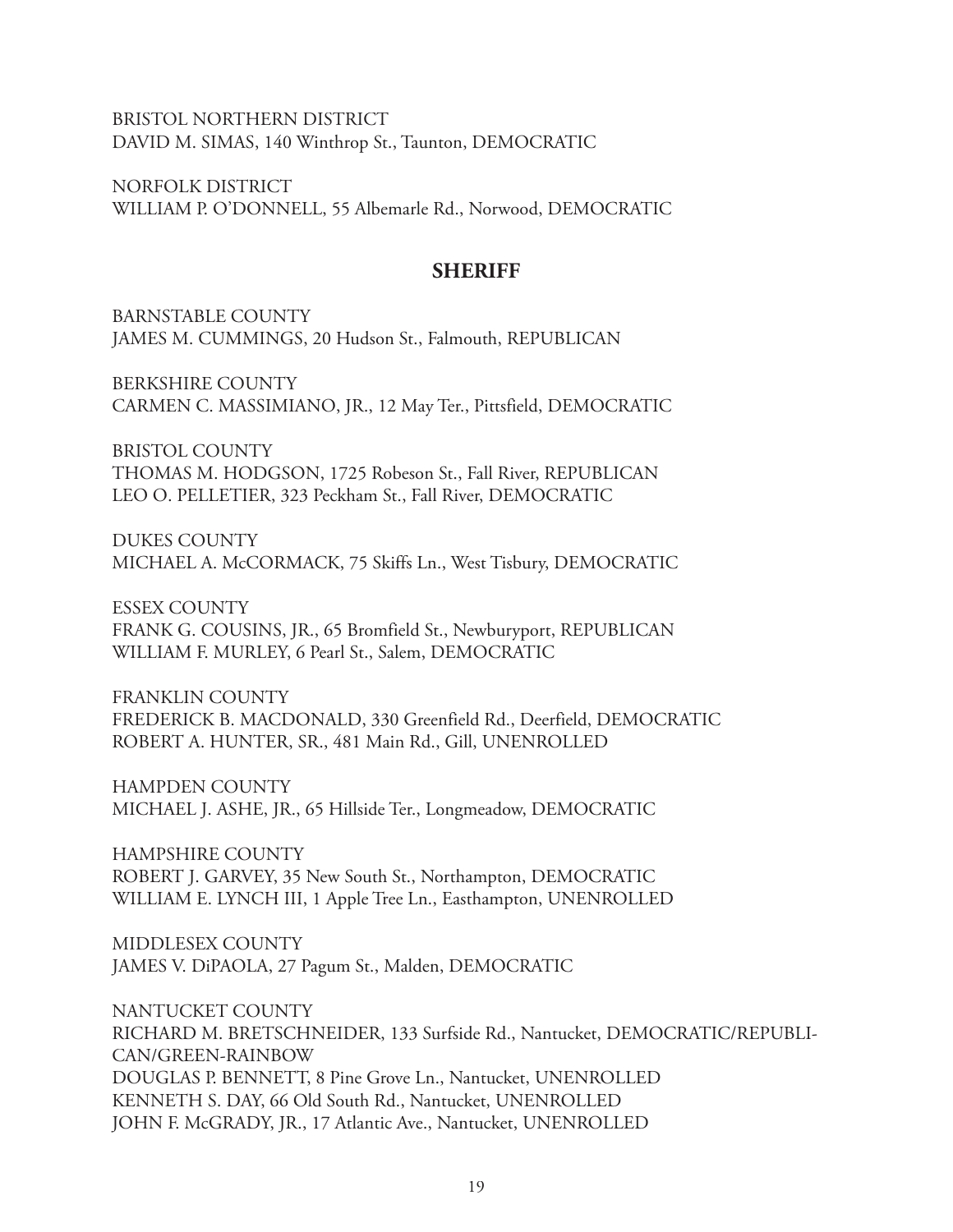NORFOLK COUNTY MICHAEL G. BELLOTTI, 33 Bayberry Rd., Quincy, DEMOCRATIC

PLYMOUTH COUNTY

JOSEPH F. McDONOUGH, 11 Ermine Rd., Scituate, DEMOCRATIC JOSEPH D. McDONALD, JR., 26 Ortolani Cir., Kingston, REPUBLICAN

SUFFOLK COUNTY ANDREA CABRAL, 172 Green St., Boston, DEMOCRATIC

WORCESTER COUNTY GUY WILLIAM GLODIS, 39 Old Cart Rd., Auburn, DEMOCRATIC WILLIAM J. McCARTHY, 16 Birmingham Rd., Worcester, REPUBLICAN FRANK A. BESHAI, 42 Orton St., Worcester, UNENROLLED

## **COUNTY COMMISSIONER**

BARNSTABLE COUNTY LANCE WILLIAM LAMBROS, 2 Friendly Rd., Sandwich, DEMOCRATIC MARY J. LeCLAIR, 60 Quinaquisset Ave., Mashpee, REPUBLICAN RONALD J. BERGSTROM, 1347 Old Queen Anne Rd., Chatham, DEMOCRATIC THOMAS FRANCIS KEYES, 179 Old County Rd., Sandwich, REPUBLICAN

BRISTOL COUNTY ARTHUR R. MACHADO, 19 Courtney St., Fall River, DEMOCRATIC CHRISTOPHER T. SAUNDERS, 388 Hawthorn St., New Bedford, DEMOCRATIC

DUKES COUNTY JOHN SAMUEL ALLEY, 1058 State Rd., West Tisbury, DEMOCRATIC LEONARD JASON, JR., 276 South Rd., Chilmark, DEMOCRATIC ROGER W. WEY, 24 Sumner Rd., Oak Bluffs, DEMOCRATIC GEORGE J. BALCO, 166 Connies Way, Tisbury, REPUBLICAN

NORFOLK COUNTY JOHN M. GILLIS, 1000 Southern Artery, Quincy, DEMOCRATIC FRANCIS W. O'BRIEN, 26 Charlesbank Rd., Dedham, DEMOCRATIC

PLYMOUTH COUNTY JOHN PATRICK RIORDAN, 174 Telegraph Hill Rd., Marshfield, DEMOCRATIC JEFFREY M. WELCH, 500 North Quincy St., Abington, DEMOCRATIC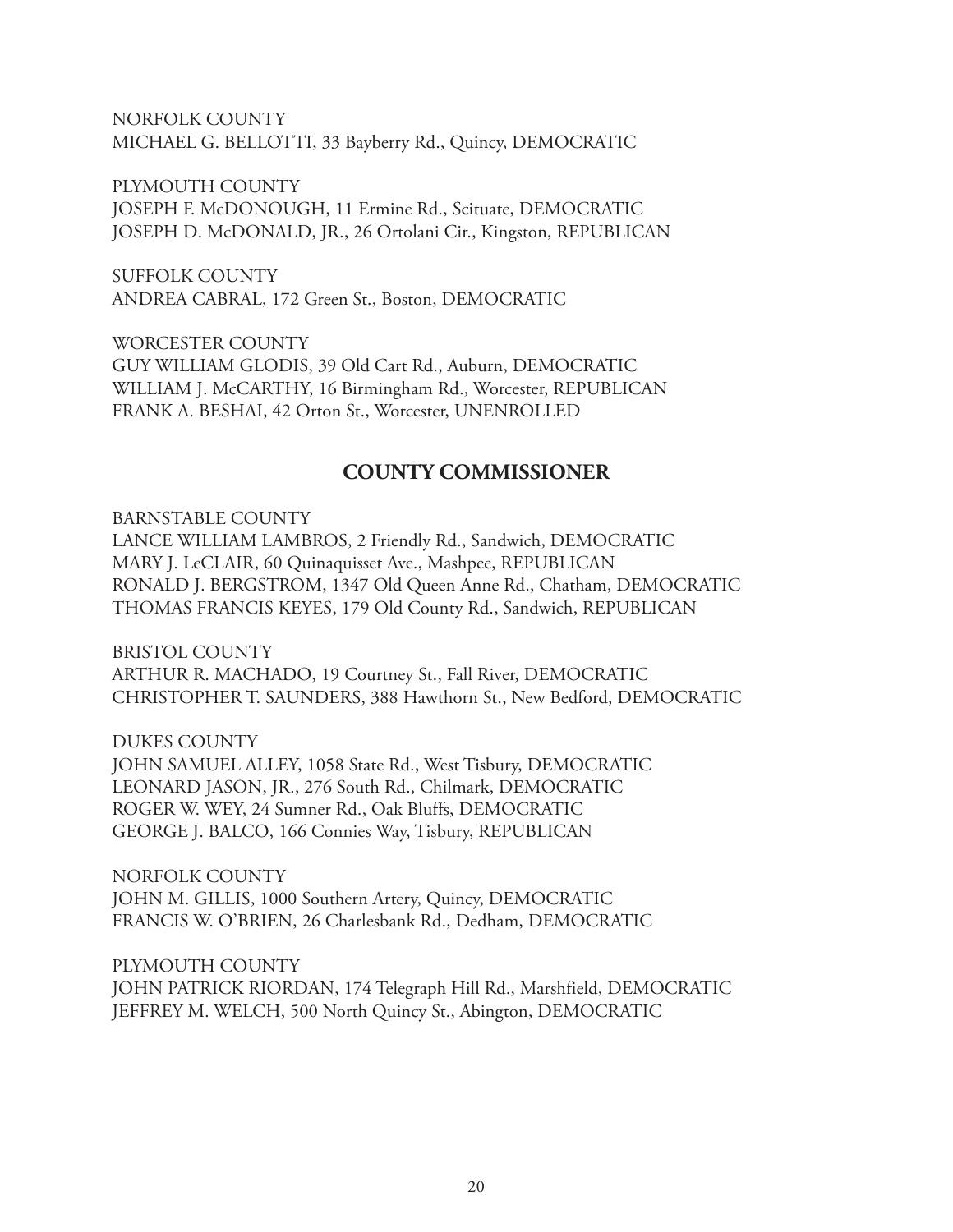#### **COUNCIL OF GOVERMENTS EXECUTIVE COMMITTEE**

FRANKLIN COUNTY ANN H. BANASH, 55 French King Hwy., Gill

#### **MARTHA'S VINEYARD COMMISSION**

DUKES DISTRICT JAMES ATHEARN, 100 Meshacket Rd., Edgartown JOHN D. BEST, 40 Central Ave., Tisbury CHRISTINA BROWN, 32 Pine St., Edgartown MEGAN OTTENS-SARGENT, 32 State Rd., Aquinnah E. DOUGLAS SEDERHOLM, 36 Kenasaoome Way, Chilmark LINDA BAUER SIBLEY, 31 Shadbush Ln., West Tisbury ANDREW M. WOODRUFF, 10 Bourne Ln., West Tisbury MIMI DAVISSON, 358 Barnes Rd., Oak Bluffs

## **BLUE HILLS REGIONAL VOCATIONAL SCHOOL DISTRICT COMMITTEE**

AVON FRANCIS J. FISTORI, 11 Sullivan Rd., Avon

HOLBROOK WILLIAM T. BUCKLEY, 627 South Franklin St., Holbrook

MILTON FESTUS JOYCE, 104 Washington St., Milton

NORWOOD KEVIN L. CONNOLLY, 67 Jefferson Dr., Norwood BRENDAN H. GEARTY, 18 Brierwood Ln., Norwood

RANDOLPH NO NOMINATION

WESTWOOD ALAN L. BUTTERS, 63 Cobleigh St., Westwood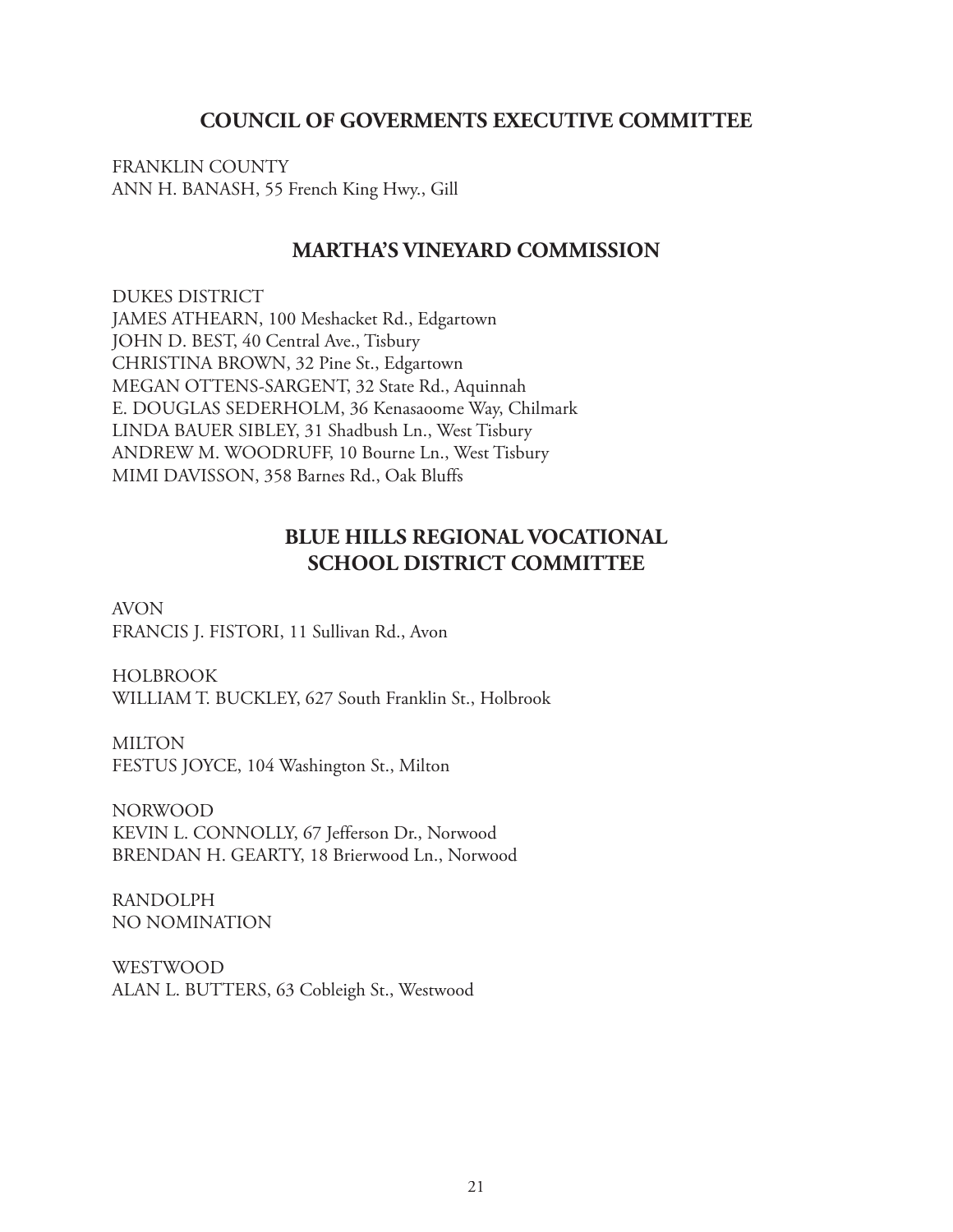## **SOUTHEASTERN REGIONAL VOCATIONAL TECHNICAL SCHOOL DISTRICT COMMITTEE**

**BROCKTON** WINNIFRED E. PETKUNAS, 17 Deed Cir., Brockton

FOXBOROUGH ROBERT A. GIRARDIN, 101 Chestnut St., Foxborough

MANSFIELD WILLIAM F. FLANNERY, 24 Cobb St., Mansfield ANDREA MICHELI, 530 Maple St., Mansfield

NORTON CHRISTOPHER DeLEO, 110 John Scott Blvd., Norton JOHN LUTI, 151 South Worcester St., Norton

SHARON MINDY M. KEMPNER, 100 Pond St., Sharon

# **CENTRAL BERKSHIRE REGIONAL SCHOOL DISTRICT COMMITTEE**

**BECKET** JAMES J. SOLURI, 379 McNerney Rd., Becket

DALTON JOHN M. CHIVERS, 44 Anthony Rd., Dalton LAURIE A. CHIVERS, 209 East St., Dalton RICHARD P. FARLEY, 22 Meadow Dr., Dalton

HINSDALE RICHARD A. FRENCH, 81 Adams Rd., Hinsdale

PERU NO NOMINATION

WASHINGTON JOANN M. SHUGRUE, 1303 Washington Mt. Rd., Washington

WINDSOR JOHN H. BANTJES, 110 Hill Cemetery, Windsor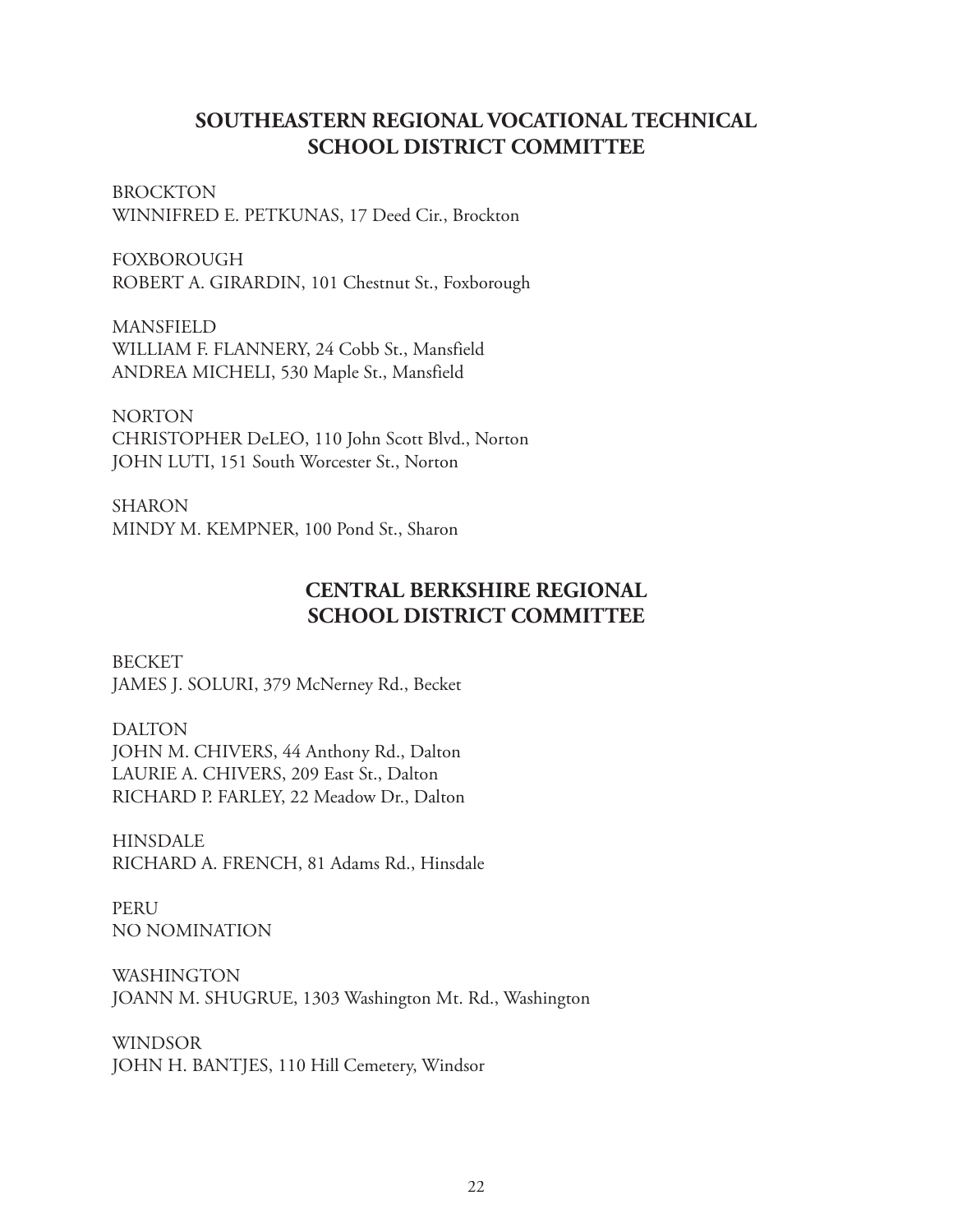## **PATHFINDER REGIONAL VOCATIONAL TECHNICAL SCHOOL DISTRICT COMMITTEE**

BELCHERTOWN JUDITH C. DUDEK, 40 Springfield St., Belchertown

GRANBY ELIZABETH DesROCHERS, 137 Carver St., Granby

MONSON BARBARA L. BEAULIEU, 29 Crest Rd., Monson

NEW BRAINTREE NO NOMINATION

PALMER DAVID M. DROZ, 114 Mason St., Palmer

# **BERKSHIRE HILLS REGIONAL SCHOOL DISTRICT COMMITTEE**

GREAT BARRINGTON DEBORAH P. KAIN, 19 Highland Dr., Great Barrington RICHARD T. COONS, 222 Highland St., Great Barrington JOHN P. GROGAN, 360 North Plain Rd., Great Barrington

**STOCKBRIDGE** NO NOMINATION

WEST STOCKBRIDGE MICHAEL KIRCHNER, 1 Canaan Ln., West Stockbridge

# **PIONEER VALLEY REGIONAL SCHOOL DISTRICT COMMITTEE**

BERNARDSTON NO NOMINATION

LEYDEN MARY GLABACH, 289 East Hill Rd., Leyden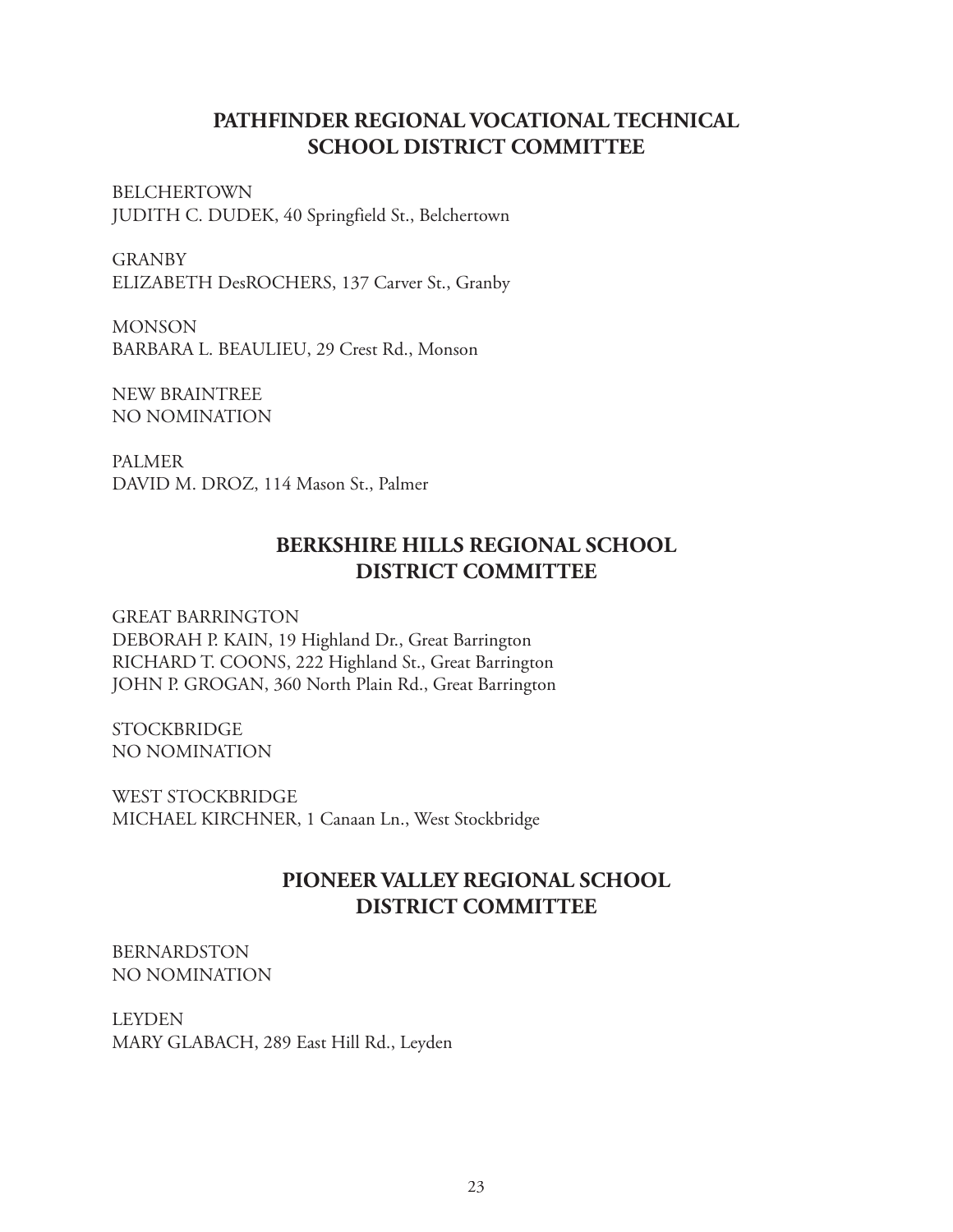NORTHFIELD JED PROUJANSKY, 129 Winchester Rd., Northfield PATRICIA SHEARER, 101 Pine Meadow Cross Rd., Northfield

WARWICK LINDA GALE, 415 Orange Rd., Warwick

# **BRISTOL-PLYMOUTH REGIONAL TECHNICAL SCHOOL COMMITTEE**

**BERKLEY** DENNIS W. PLOGGER, 519 Berkley St., Berkley

BRIDGEWATER MARK DANGOIA, 21 Red Mill Rd., Bridgewater

MIDDLEBOROUGH NO NOMINATION

RAYNHAM CATHERINE M. WILLIAMS, 181 King Philip St., Raynham

TAUNTON LOUIS BORGES, JR., 123 Hart St., Taunton PETER H. CORR, 126 Washburn St., Taunton

# **MOUNT GREYLOCK REGIONAL SCHOOL DISTRICT**

TIMOTHY J. O'BRIEN, 495 North Main St., Lanesborough SARAH B. (SALLY) WHITE, 37 Harwood St., Williamstown DAVID ARCHIBALD, 221 Park St., Williamstown CHRISTOPHER J. KAPILOFF, 31 White Oaks Rd., Williamstown DAVID LANGSTON, 97 Southworth St., Williamstown MARK PAYTON, 1639 Oblong Rd., Williamstown

# **NORTHEAST METROPOLITAN REGIONAL VOCATIONAL SCHOOL DISTRICT**

CHELSEA MICHAEL T. WALL, 15 Marlboro St., Chelsea

**MALDEN** EARL W. FITZPATRICK, 170 Columbia St., Malden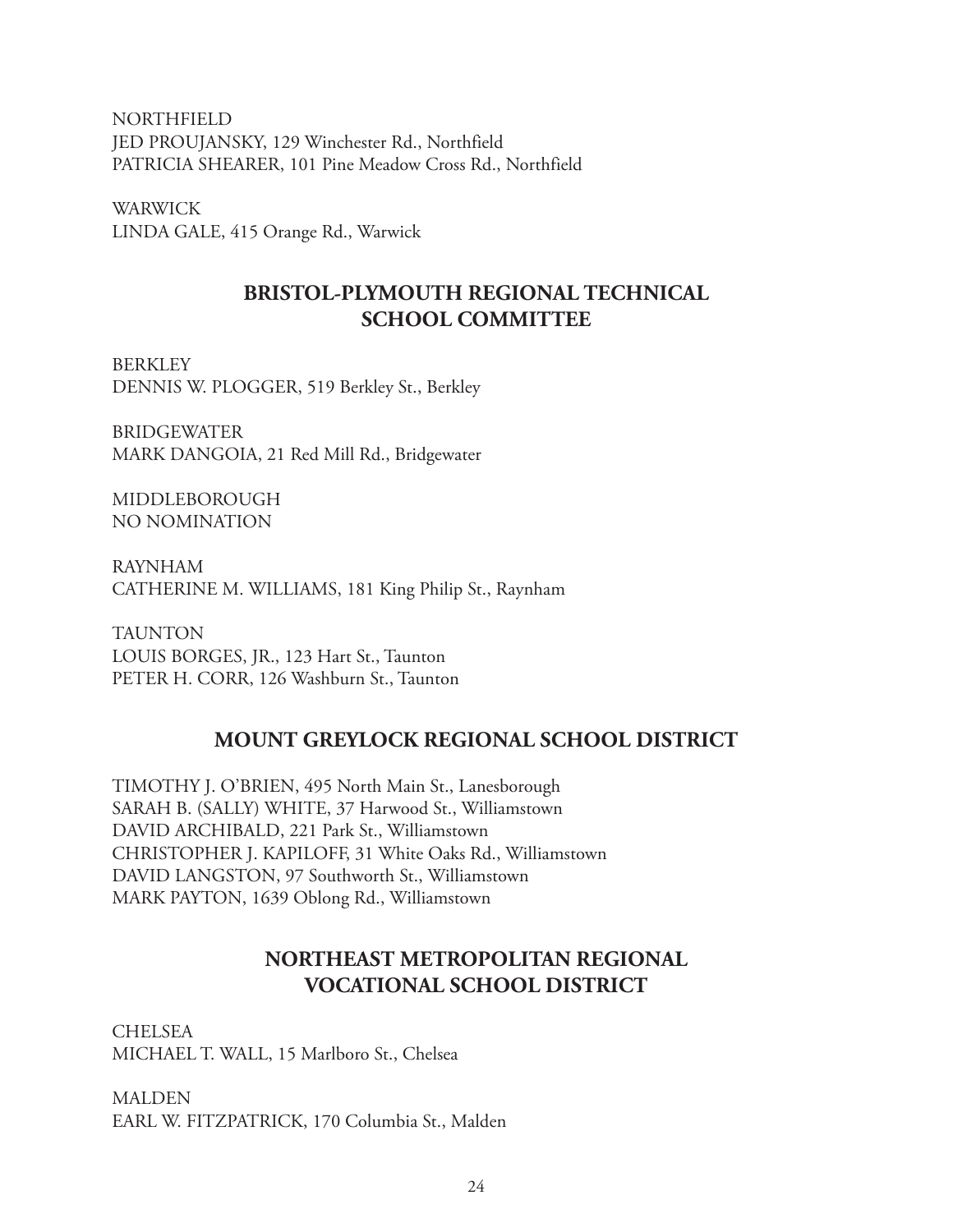MELROSE HENRY S. HOOTEN, 66 Stillman Rd., Melrose

NORTH READING PAUL L. SWEENEY, 288 Park St., North Reading

READING MAURA A. LOONEY, 47 Tamarack Rd., Reading

REVERE RONALD J. JANNINO, 112 Lincoln St., Revere

**SAUGUS** PETER A. ROSSETTI, JR., 6 Summit Ave., Saugus

STONEHAM ANTHONY E. DeTESO, 149 Central St., Stoneham

WAKEFIELD VINCENT J. CARISELLA, 35 Central St., Wakefield

WINCHESTER JOHN J. BRADLEY, 3 Cutting St., Winchester

**WINTHROP** JAMES G. WALLACE, 41 Emerson Rd., Winthrop

WOBURN DEBORAH P. DAVIS, 61 Richard Cir., Woburn

#### **BARNSTABLE ASSEMBLY DELEGATE**

BARNSTABLE COUNTY THOMAS PAUL BERNARDO, 21 Hilltop Ln., Chatham GEORGE D. BRYANT, 473 Commercial St., Provincetown JOSEPH J. CARRARA, JR., 80 Spinnaker Ln., Bourne DENNIS M. FONSECA, 19 Sandy Neck Rd., Sandwich RAYMOND C. GOTTWALD, 38 Huckleberry Path, Harwich JOHN T. HODGKINSON, 53 Samoset Rd., Orleans MARCIA R. KING, 22 Angelos Way, Mashpee THOMAS K. LYNCH, 95 Phinneys Ln., Barnstable JOHN W. OHMAN, 12 Thomas Ct., Dennis ROGER L. PUTNAM, JR., 30 Beach St., Wellfleet ANTHONY F. SCALESE, 28 Russet Rd., Brewster